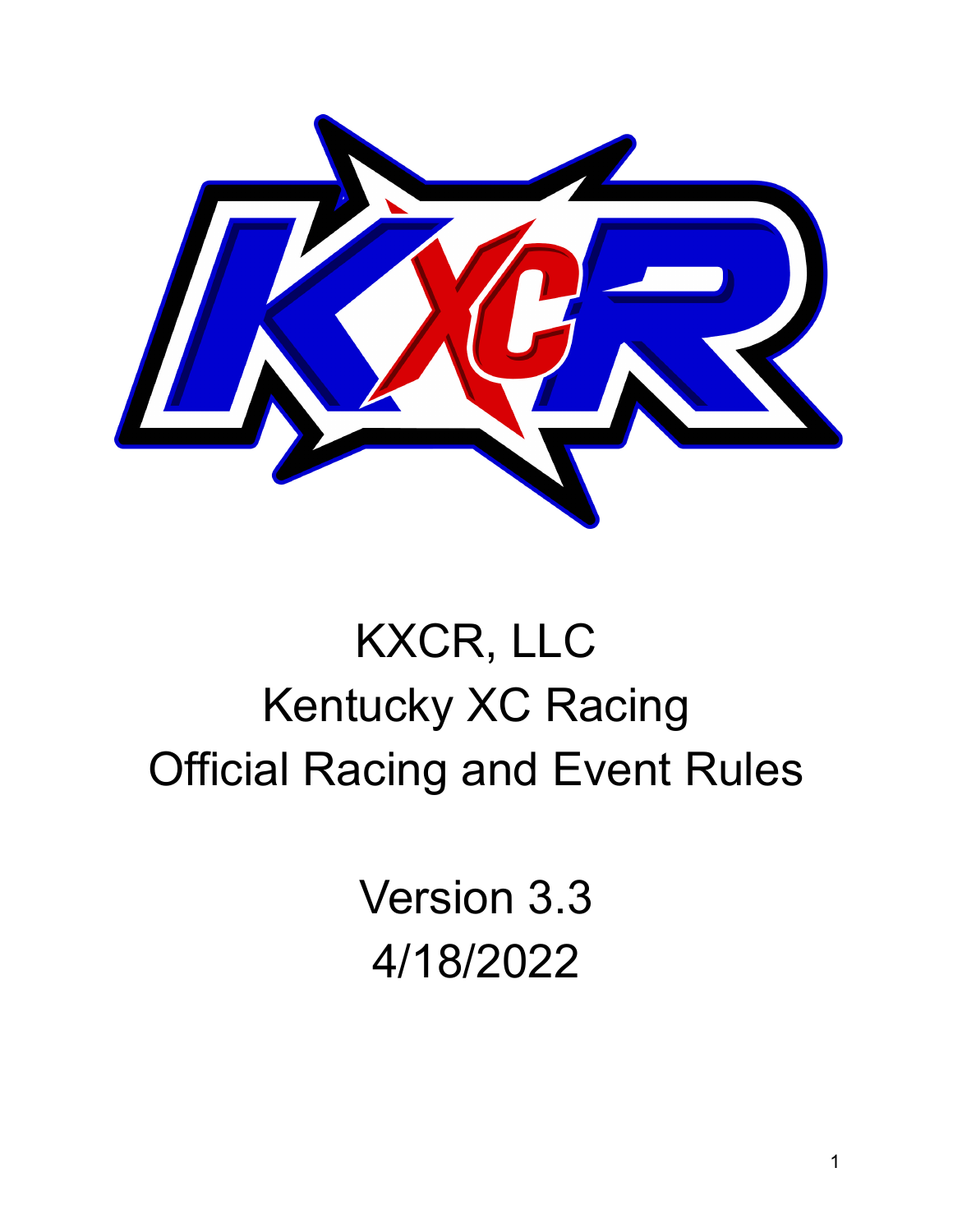### **Table of Contents**

**Introduction Definitions** Chapter 1: Registration, KXCR Membership Online Registration Race Day Registration KXCR Membership Chapter 2: Race Course, Events, General and Racer Information Saturday - Sprint Series Sunday - Endurance Series Course Markings Event Start Times Pit Bike 7-Hour Team Race Chapter 3: General Common Rules Chapter 4: Racer Eligibility and Classifications Race Class Options Engine Size Restrictions Age Restrictions Class Protest and Promotion Chapter 5: Equipment, Apparel Requirements and Restrictions Chapter 6: Rider Meeting and Start Chapter 7: Scoring Chapter 8: Finish Chapter 9: Results and Protests Chapter 10: Series/Race Awards, Points and Banquet Class Points Series/Overall Points Chapter 11: Violations and Penalties No Pit Riding Chapter 12: Medical Insurance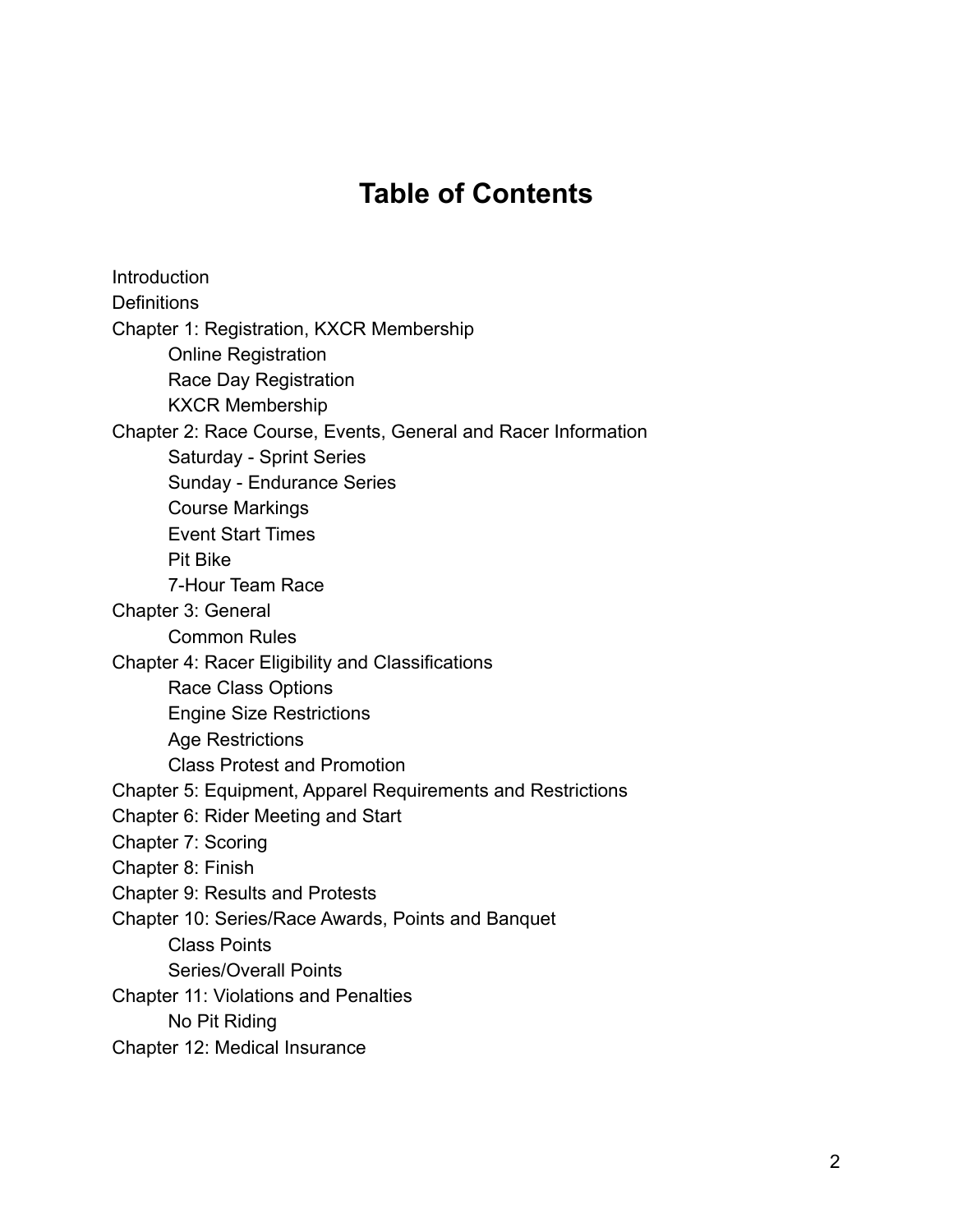### **Introduction**

Kentucky XC Racing, "KXCR", is a Limited Liability Corporation assembled for the enjoyment of the racers, dirt bike riders and event attendees. The purpose of KXCR, LLC is to promote, facilitate, and guide off-road racing in Kentucky through professional, well-organized, and ethical racing events.

The following outlines the Official Rules that will govern the Kentucky XC Racing Series. These rules are only applicable to KXCR, LLC events and races. Any and all inquiries, questions, comments, or concerns, please send an email to [info@K-XCR.com](mailto:info@K-XCR.com)

### **Definitions**

"Amateur" events: Race classes with no cash payout

ATV: An All-Terrain Vehicle

Event: Any single race with a start and finish to include pro, amateur, youth and fun races

E-Mail subscription: The KXCR announcement email list is comprised of sign-ups on our website mailing list, current members, past racers or through direct requests to [info@k-xcr.com](mailto:info@k-xcr.com)

Rider: Anyone who registers for the event with the intent to race.

Rules Committee: The rule committee may comprise of 1-4 members appointed by the race director, to include the race director. The members of the committee will be well versed and knowledgeable on the rules and facts of this series

Season: The timeframe between the date of the first race and the last race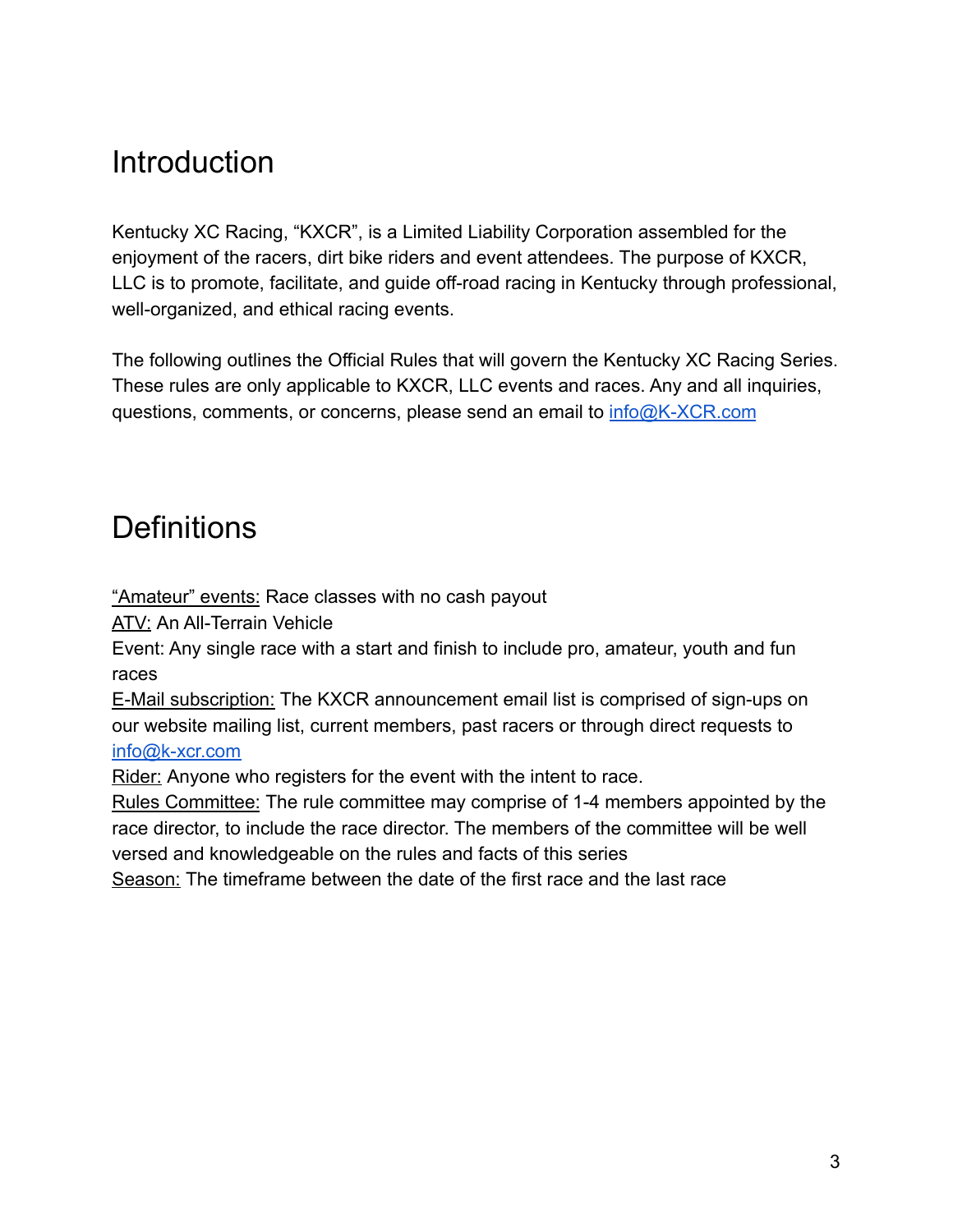### Chapter 1: Registration, KXCR Membership

#### **General**

You will receive everything you need in order to be scored at registration. Please pre-register on our website for a shorter wait time on race day and to help start all races on time. Items that you will receive once registered include your back helmet sticker, side number stickers, transponder.

Riders under 18 must have minor/approved release forms signed to race. All racers and spectators must sign the event waiver upon entering the property.

Only Transponders, ""E550000xxxxx" Event Scoring System transponders are permitted.

#### **Online Registration**

Online registration will be available for each event and will be announced available prior to each event via social media and our email list. Check our website for updates. Registering online will be the easiest way and guarantee a smooth race day.

Online pre-registration will be on our website [WWW.KXCRACING.COM/`](http://www.kxcracing.com/Events)

#### **Race Day Registration**

There are three easy steps to getting registered to race with KXCR. You must be registered more than **30 minutes** prior to your race start time.

Step 1: Complete the race entry form and RACER waiver

Step 2: Once completed, take forms to the registration desk. There, they can answer questions and get you entered into your class. You will receive everything you need to race at the registration desk.

Step 3: Take the stickers received from registration and place them on your helmet. The solid number sticker goes on the back in plain sight and unobstructed. The RFID transponder goes under the visor. The two race number stickers go on each side of the cheek area of your helmet. If you have any questions regarding placement, our Registration staff can assist you.

Step 4: You are registered! Now get ready to get to the starting line!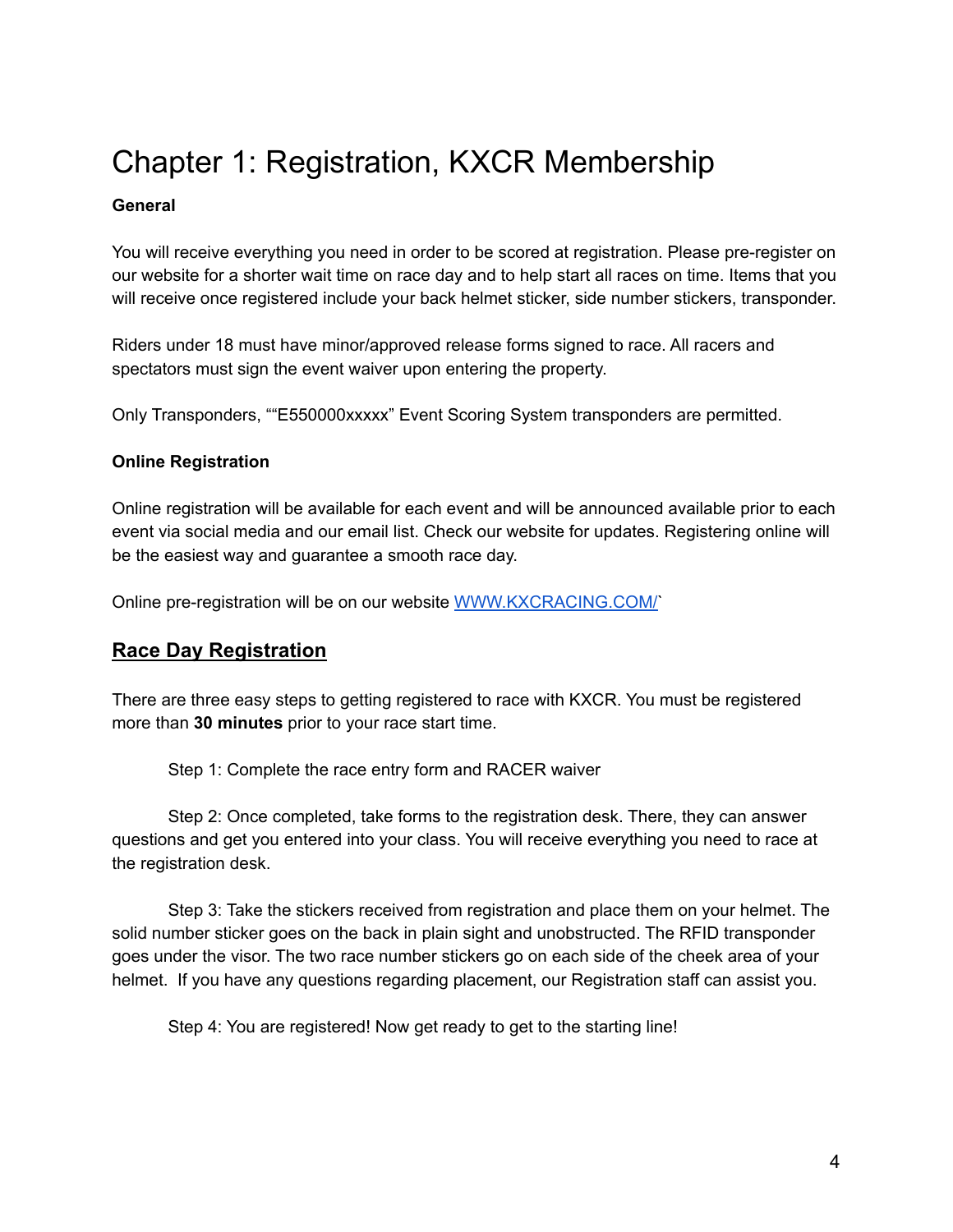#### **KXCR Membership**

.

The KXCR Membership is an opportunity to support KXCR in bringing premier woods racing to Kentucky with some great perks. The KXCR Series Membership is optional, but highly encouraged. Please visit our website for additional information and to sign up as a member <https://kxcracing.com/membership-options/>

Our Training Facility is a 1700+ acre bike-only training facility located in Clay City, KY. Visit the link above to learn more about our facility and everything it has to offer.

## Chapter 2: Race Course, Events and Racer Information

**No racer may pre-ride the race course in any form on any motorized unit. The course will be open for inspection on Friday and up to 30 minutes before the event start time.**

**For 2022 we will be giving away a 2022 Gas Gas 250cc dirt bike. Entries into the drawing will be award to anyone that makes a purchase on our website. For every dollar spent = one entry into the bike drawing to be held on December 3rd, 2022.**

**For 2022 the weekend schedule will be the same all year.**

#### **Saturday - Sprint Series**

points paying championship series

On Saturdays, we will feature a sprint series with a race format that will be (2) 30-minute motos that are separated by 4 hours. Every racer will have the chance to win a series championshipThe racer with the lowest combined finish score will be the winner. The course will consist of all off-road terrain and will be 2-4 miles in length. The peewee's will only do one 20 minute moto.

#### **Sunday - Endurance Series**

points paying championship series On Sunday we will feature our endurance series where everyone has a chance to win a series championship. The youth and beginner courses will be 2-4 miles with a race time of one hour plus a lap and the adults will race for 2 hours plus a lap on a 7+ mile course

During a racing event the only individuals permitted on the course are registered racers, race officials, and track sweepers.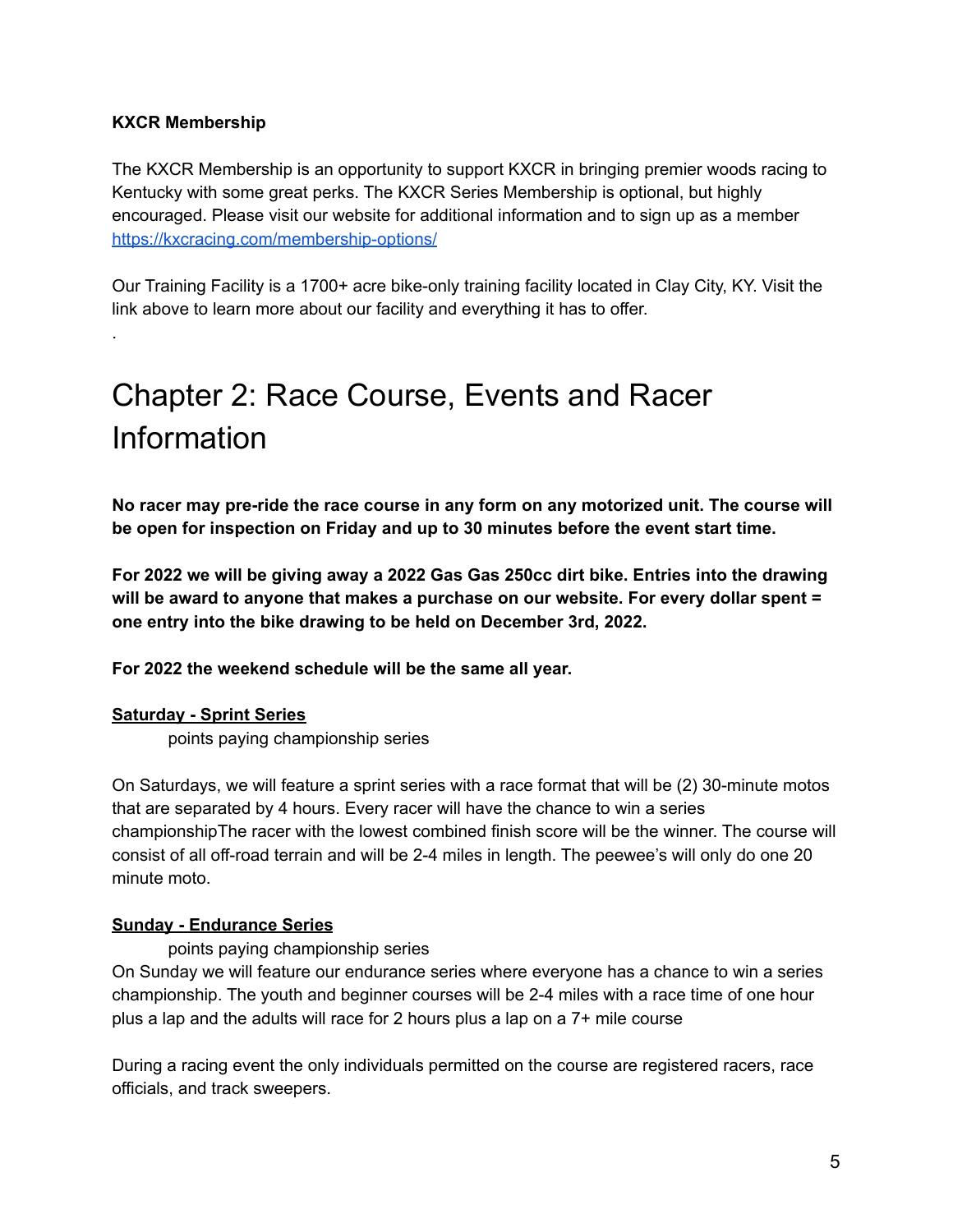#### **Pit Bike**

points paying championship series

The pit bike race is intended for adults on kids bikes. All points paying rounds will feature a pit bike race at 6pm on Saturday. The format will vary at each location so be ready for anything. The start could be dead engine, le mans, live engine, reverse start, or any other way as decided by KXCR Officials. The tracks will vary, the racing length, both time & distance will vary and the race format will be announced on the starting line - such as single moto, two moto with LCQ, Triple Crown, or other. As a racer, come prepared for anything. As a spectator, have your cameras ready and tag @kxcracing on social media!

#### **7-Hour Team Race**

The team race will consist of a 10+ mile track where teams of single racers upto 3 person teams will compete to see who can complete the most laps the quickest in 7 hours! The racers and teams will be required to set up in designated areas for the staging and pit areas. All riders' change offs will happen in the pit area. The pit area is a strictly 1st gear idle only zone and strictly enforced. Any racer breaking this rule could result in a one minute penalty minimum upto race disqualification for repeat offending teams

No one except for KXCR officials can make changes to the course. Any changes to the course are strictly prohibited. Only KXCR officials can make course alterations.

KXCR courses will vary from location to location in terrain and length. The general length for each event is below. Generally, all courses may include handmade trails, roads, logging roads, singletrack, motocross tracks, enduro sections (optional), and any terrain which can be reasonably traversed by a dirt bike.

#### **Course Marking - Arrows**

Courses will be marked with a specific color arrow for each race. The arrow color will be posted at each event for all racers to see. The arrow color for each race will be announced at the start of the race. If you are unsure of which color arrows to follow please visit registration for clarification.

#### **Event Start Times, Weekend Schedule, Class List**

Race Lengths and time - all times EST unless otherwise announced. The length of each race course will vary from location to location. Micro courses will be less than a mile, youth 2-4, sprint 2-4 and adult 5-10+.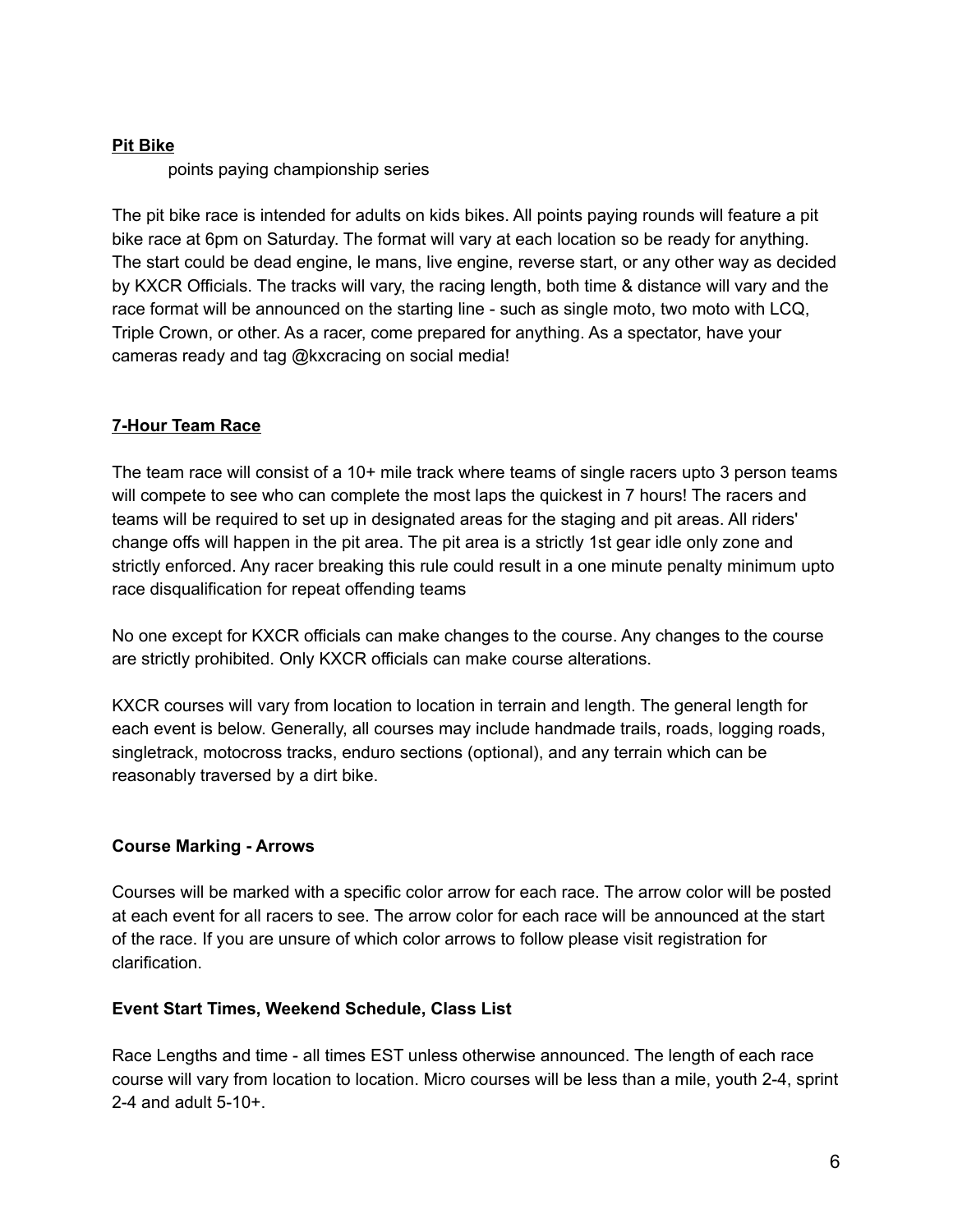| <b>SATURDAY</b>                                                                                                                                                         | <b>SUNDAY</b>                                                                                                                                                                                                                                            |
|-------------------------------------------------------------------------------------------------------------------------------------------------------------------------|----------------------------------------------------------------------------------------------------------------------------------------------------------------------------------------------------------------------------------------------------------|
| Format - Two (2) Live Engine Start 30 Minute<br><b>Motos</b>                                                                                                            | Format - One (1) dead engine start 120<br>minutes plus a lap for Adults and 60 minutes<br>plus a lap for Youth and Beginner                                                                                                                              |
| The lowest combined finish positions will<br>determine the winner with ties going to the<br>racer with the best 2nd moto finish.                                        | The racer to complete the most laps in the<br>minimum race time will be the winner.                                                                                                                                                                      |
| *PeeWee race - One (1) 20 Minute Moto<br>Race Z - 8am<br>Pee Wee 50 Sr                                                                                                  | <b>Youth Race Time: 8am</b><br>Super Mini<br>85 Sr<br>85Jr<br>65                                                                                                                                                                                         |
| Pee Wee 50 Jr<br>Race Y - 9 am and 1pm                                                                                                                                  | Girls<br><b>Beginner</b>                                                                                                                                                                                                                                 |
| Super Mini 112<br>85<br>65<br>Girls                                                                                                                                     | Beginner - Race Time: 10am<br>Open D<br>Women<br><b>Beginner</b><br>Adventure                                                                                                                                                                            |
| <u>Race C - 10am &amp; 2pm</u>                                                                                                                                          | <b>Trail Rider</b>                                                                                                                                                                                                                                       |
| Open C<br>Vet C<br>Sen C<br>Open D<br>Race B - 11am and 3pm<br>Open B<br>Vet B<br>Sen B<br>150 A/B<br><u>Race A - 12pm &amp; 4pm</u><br>Pro<br>Open A<br>Vet A<br>Sen A | <b>Adult - Race Time: 12pm</b><br>Pro<br>Open A<br>Lite A<br>Vet A<br>Sen A<br>Open B<br>Lite B<br>150 A/B<br>Vet B<br>Sen B<br>Warrior<br>Masters A/B<br>Open C<br>Lite C<br>Vet C<br>Sen C<br>Masters C<br><b>Golden Masters</b><br><b>Trail Rider</b> |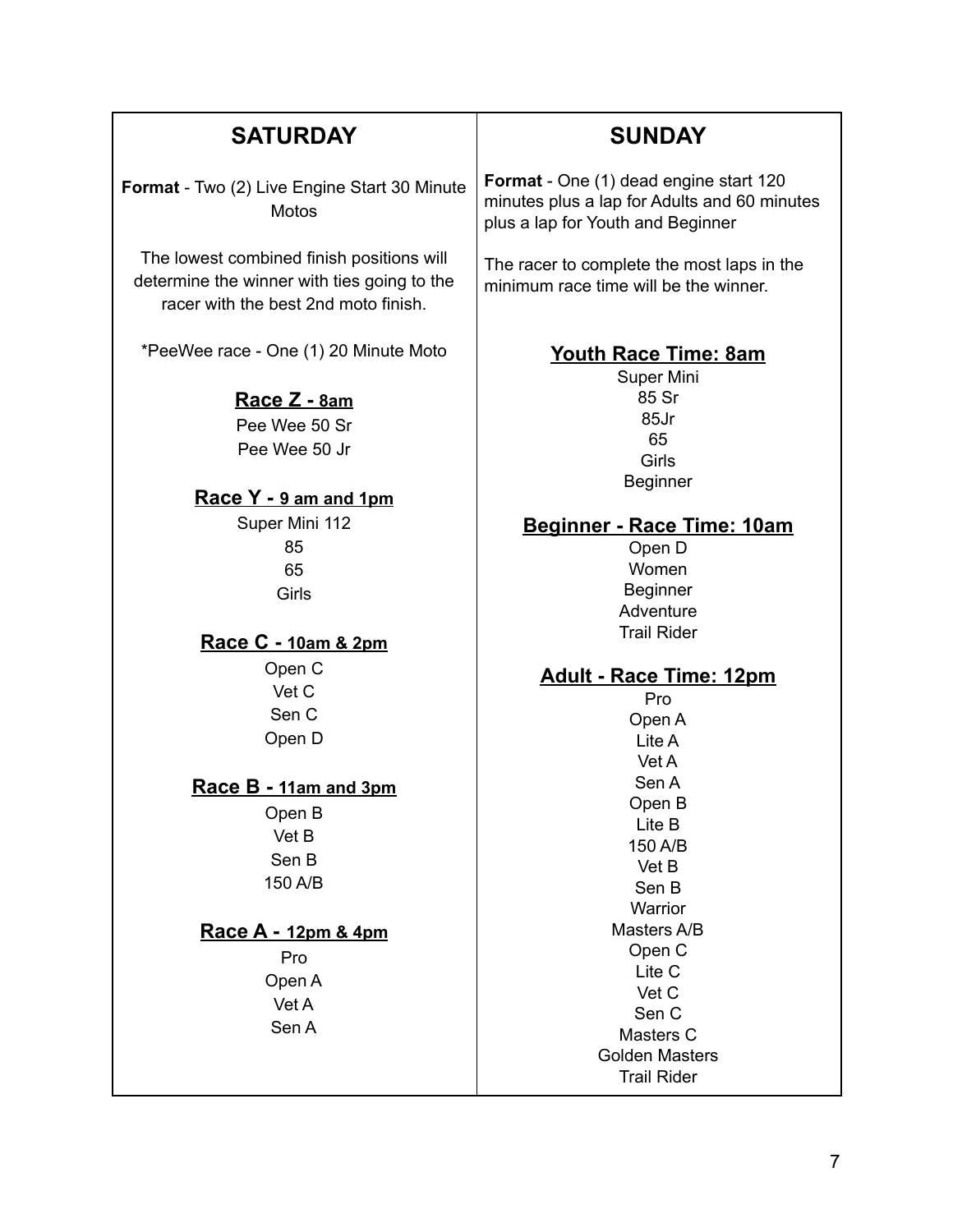#### **Saturday Evening**

| STACYC 4:30PM - 15 Min Race                        | Senior and Junior                             |  |
|----------------------------------------------------|-----------------------------------------------|--|
| MICROS 5PM - 30 Min Race                           | 65 - 50sr - 50jr - PeeWee - Novice - Beginner |  |
| <b>PIT BIKE 6PM - Varies by</b><br><b>Location</b> | Open - Mod - Stock                            |  |

**Class Entry Fees** - Per class **Pro: \$75 Amatuer: \$50 Youth: \$50 Micro: \$25 Stacyc: \$25**

### Chapter 3: General

- 1. Inclement weather: The weather conditions will be routinely checked to offer needed changes and announcements to racers and spectators. The main form of announcements will be made on our website, subscription email blast, and on social media platforms. In the event of inclement weather it may be necessary to alter the schedule or event in some fashion. All changes will be made known to all racers and spectators in as timely manner as possible. In the event of a delay, all means necessary will be used to resume the event schedule.
- 2. Primary communication to riders will be through our website. Secondarily we will make post updates to social media platforms and through the subscribed email list.
- 3. All riders, spectatores and race personnel must assess the course for themselves of existing conditions and any/all matters related to safety.
- 4. All racers are responsible for that of their fans, pit crew, family, etc. Any trouble caused by the racer's responsible party puts the racer at risk for race penalties.
- 5. **KXCR, LLC DOES NOT OFFER OR PROVIDE MEDICAL INSURANCE. RIDERS ARE STRONGLY ADVISED TO OBTAIN THEIR OWN MEDICAL INSURANCE.** It is the sole responsibility of the racer to insure their own medical coverage and liability.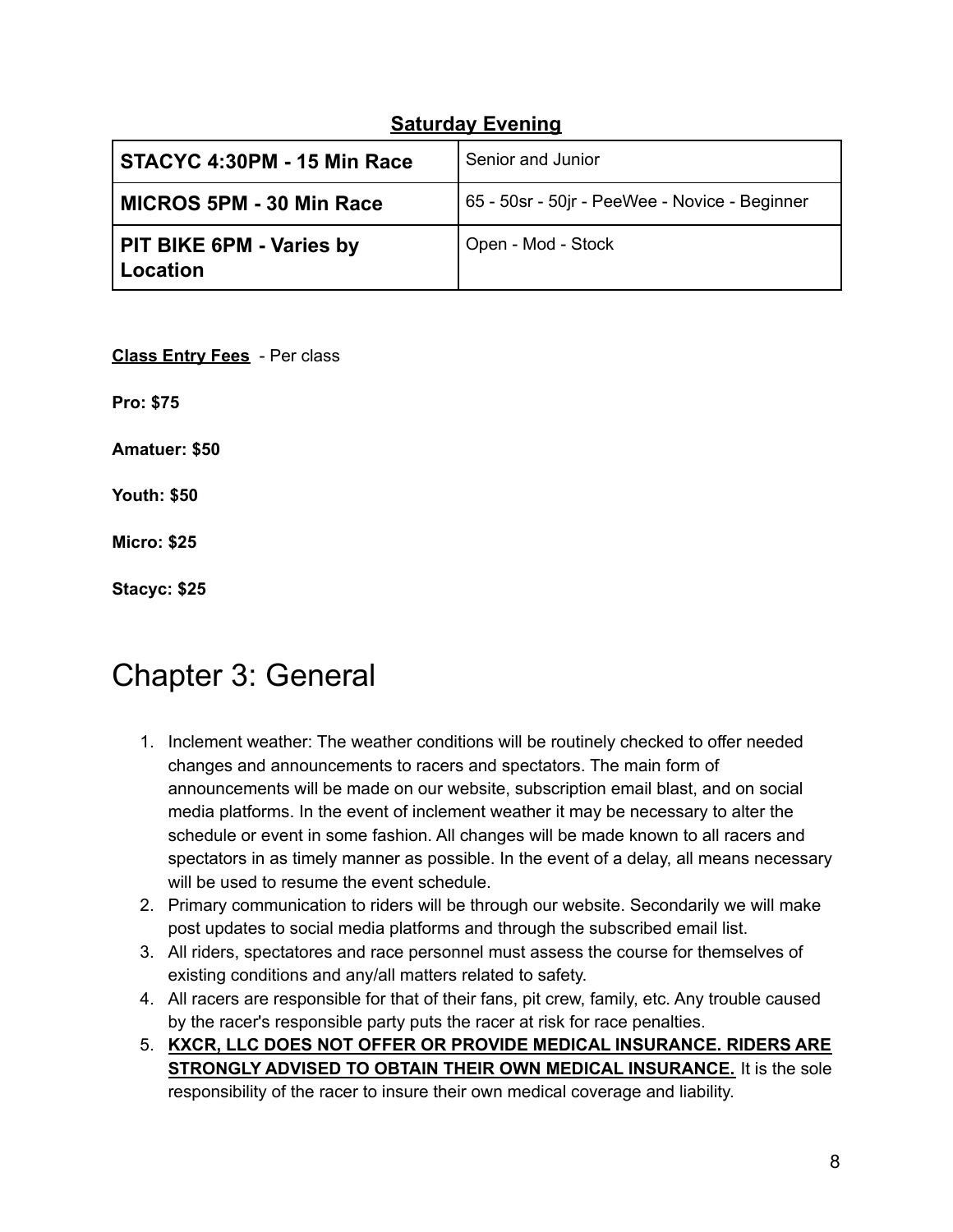- 6. Gate Fee and Race Fee: The gate fees will be advertised prior to the race but generally, \$20 for the weekend with 5 and under free. A fee for overnight camping may be charged.
- 7. A racer is only permitted to race one machine during any single day event. Any racer who changes machines during a race will be disqualified.
- 8. Any rider may only race one class and one event per weekend event unless otherwise posted. If a racer is eligible for more than one sprint race on saturday they may race multiple classes.
- 9. No Riders may pre-ride any section of the course on a gasoline motorized vehicle.
- 10. Anyone who has ridden any section of the course may be disqualified and prevented from competing in the race.
- 11. Spectators are not allowed on any area of the race track.
- 12. Only riders racing in the current race are permitted on the track. Course preview is Saturday only! Any riders found on the track outside of the racing events may be disqualified
- 13. When double arrows are posted pointing toward each other that signals the limits of the course. Racers are not permitted to go on the opposite side of the double pointed arrows. Stay within the limits of the course to avoid possible disqualification.
- 14. The course is marked with contrasting colored arrows pointing the direction of the course ahead, high visibility marking tape, barriers both man made and natural, and by other means necessary to mark the course for racers. Any rider who damages, tears down, removes marking material is subject to penalties up to disqualification. Riders must maintain control of their machines at all times and exercise extreme caution to stay within the confines of the course and its markings. Any destruction of the course can severely affect the racing for that race and other riders. If a rider tears down any marking tape, that rider must repair the tape before proceeding on with the race. If a rider does not the rider may be penalized or disqualified at the discretion of the race director.
- 15. Slower riders will allow faster riders the opportunity to pass at the first best safe location. Ride in control, do not rush, and make good line choices. The faster rider will be ready and quick to make the pass at the safest spot for BOTH riders.
- 16. Any unsportsmanlike conduct to include fighting, threats, yelling, aggression or violence will not be tolerated. Anyone who commits such acts, at the discretion of the Race Director, could be asked to leave, disqualified from the series, and points removed. Display the Golden Rule at all times at all KXCR events. Be Kind.
- 17. In the event of a bottleneck the rider may leave and re-enter the course in the quickest and shortest route possible. The rider is to re-enter the course without damaging the course markings or tape. On the next lap if there is no bottleneck the rider must stay within the confines of the race track.
- 18. All riders must remain on the marked track at all times. Cheating by cutting corners and/or taking lines outside of the marked track will not be tolerated. Any track cutting is grounds for penalties up to race disqualification. The course is defined as extending a maximum of 30' to the left and right of course marking arrows. Except for TAPE marked areas and Double Arrow postings.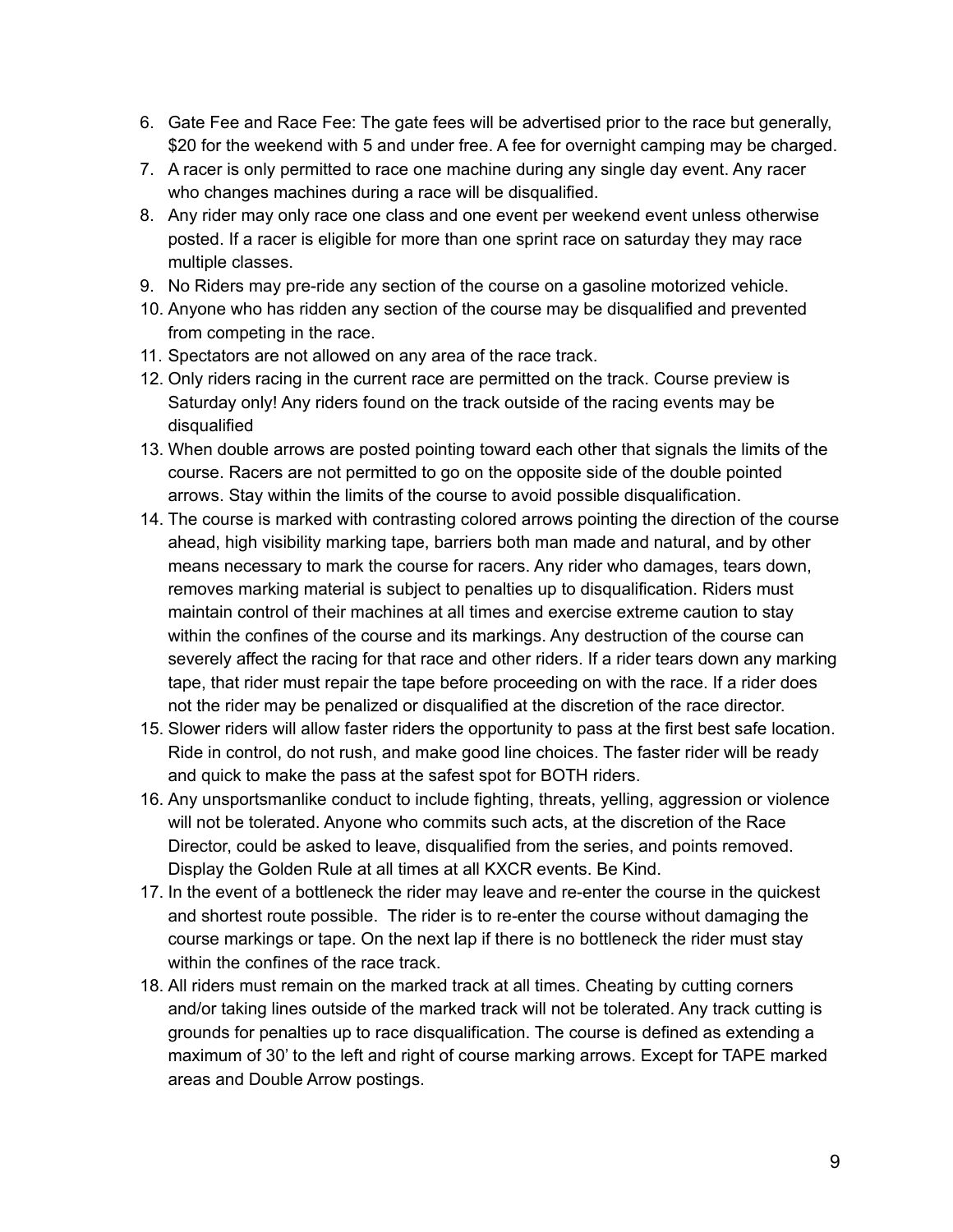- 19. PIT RIDING IS NOT ALLOWED AT ANY EVENT. HELMETS AND PROTECTIVE GEAR MUST BE WORN AT ALL TIMES WHEN OPERATING ANY MACHINE. Pit riding is defined as any type of riding other than rider transport to and from the start and finish. Anyone caught riding outside of and to and from the start/finish can be penalized up to disqualification from the race and points taken from the series. All riding is to be done on the race course during your race. Any transportation by riders on machines must be in 1st gear under 5mph with helmet and protective gear worn.
- 20. All race times are based on the projected finish time of the leader. Example: Minimum 120 minutes of racing for the leader, longer for everyone who follows.
- 21. Team racing tactics during the race will not be tolerated. Any efforts made during the race by riders to make a team and block or impede a rider may lead to penalties up to race disqualification.
- 22. Racers are permitted to race in any races and classes in which they are eligible. Only one class per race, we offer over 15 races on race weekends.

### Chapter 4: Racer Eligibility and Classifications

#### **Race Class Options**

All events will have the same class options listed below. The class list will be displayed at registration at all events and on our website. There are options for youth and adult bike. The first row options are the Pro level expert riders who are the fastest and less advanced riders descending in each row.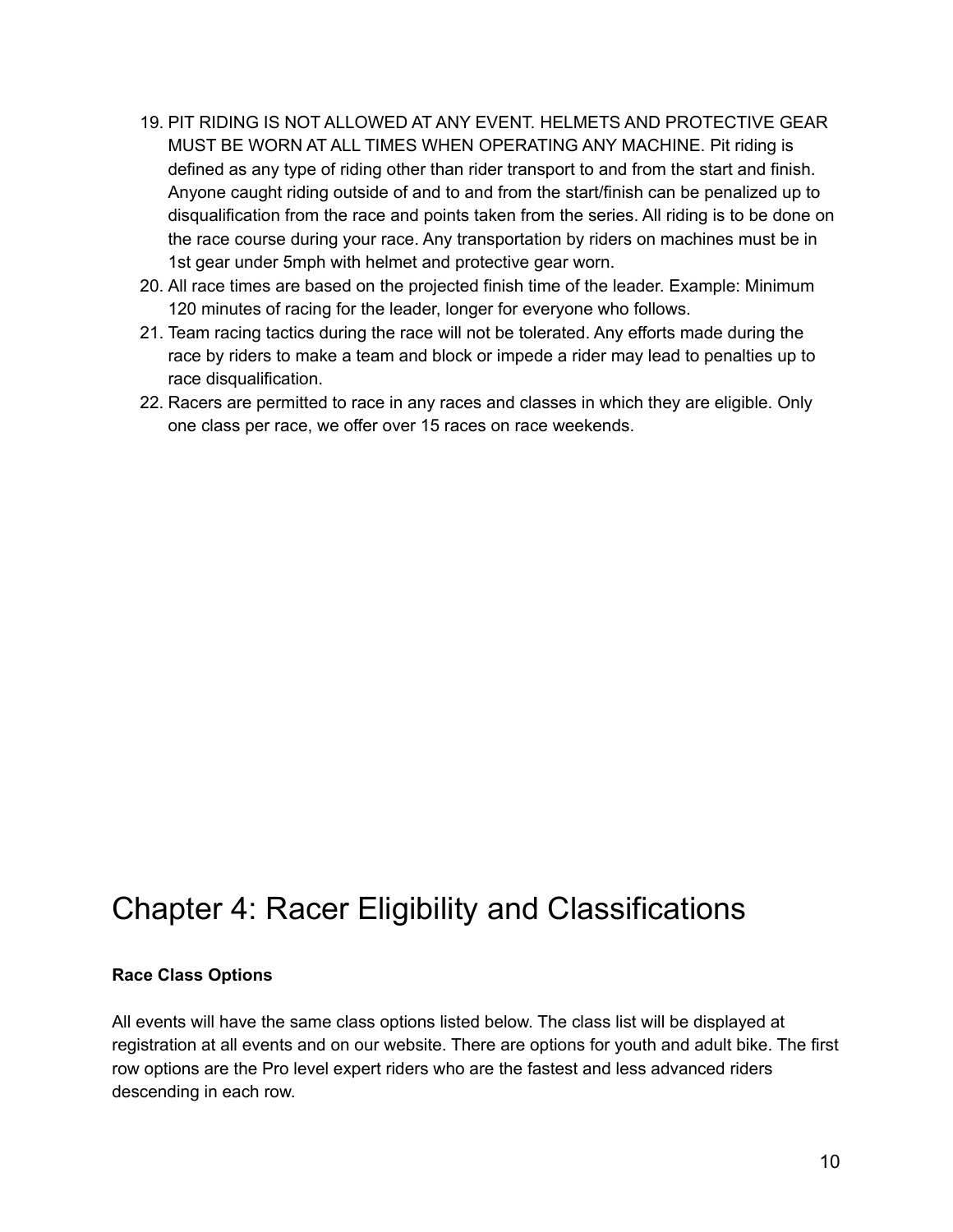| <b>Sprint Racing</b><br>Race Length: Two 30 Minute Motos<br><b>Varied Start Times</b><br>Race Fee \$20-\$50 |                                                                      |           |                                                                            |  |  |
|-------------------------------------------------------------------------------------------------------------|----------------------------------------------------------------------|-----------|----------------------------------------------------------------------------|--|--|
|                                                                                                             | Race Z - 8am<br>One 20 Minute Moto<br>Race Fee: \$20                 |           |                                                                            |  |  |
| Row #                                                                                                       | <b>Class Name</b><br><b>Bike Restrictions</b><br>Age                 |           |                                                                            |  |  |
| 1                                                                                                           | Pee Wee 50 Sr                                                        | $3-9$     | 0-51cc 2 stroke, 0-70cc 4 stroke                                           |  |  |
| $\mathbf{2}$                                                                                                | Pee Wee 50 Jr                                                        | $3 - 7$   | 0-51cc 2 stroke, 0-70cc 4 stroke - Max. Wheels: Front 10"                  |  |  |
|                                                                                                             | Race Y - 9am and 1pm<br><b>Two 30 Minute Motos</b><br>Race Fee: \$50 |           |                                                                            |  |  |
| Row #                                                                                                       | <b>Class Name</b><br><b>Bike Restrictions</b><br>Age                 |           |                                                                            |  |  |
| 1                                                                                                           | Super Mini                                                           | $11 - 15$ | 85-112cc 2 stroke, 75-150cc 4 stroke, max wheel size Front<br>19" Rear 16" |  |  |
| $\mathbf{2}$                                                                                                | 85                                                                   | $7 - 13$  | 65-85cc 2 stroke, 75-150cc 4 stroke, max wheel size Front<br>17" Rear 14"  |  |  |
| 3                                                                                                           | 65                                                                   | $7 - 11$  | 65cc 2 stroke, 0-110cc 4 stroke                                            |  |  |
| 4                                                                                                           | Girls                                                                | $7 - 15$  | 0-112cc 2 stroke, 75-150cc 4 stroke                                        |  |  |
|                                                                                                             | Race C - 10am & 2pm<br><b>Two 30 Minute Motos</b><br>Race Fee: \$50  |           |                                                                            |  |  |
| Row #                                                                                                       | <b>Class Name</b>                                                    | Age       | <b>Bike Restrictions</b>                                                   |  |  |
| 1                                                                                                           | Open C                                                               | Open      | Open                                                                       |  |  |
| $\overline{2}$                                                                                              | Vet C                                                                | $30+$     | Open                                                                       |  |  |
| 3                                                                                                           | Sen C                                                                | $40+$     | Open                                                                       |  |  |
| 4                                                                                                           | Open D                                                               | Open      | Open                                                                       |  |  |
|                                                                                                             | Race B - 11am & 3pm<br><b>Two 30 Minute Motos</b><br>Race Fee: \$50  |           |                                                                            |  |  |
| Row #                                                                                                       | <b>Class Name</b><br><b>Bike Restrictions</b><br>Age                 |           |                                                                            |  |  |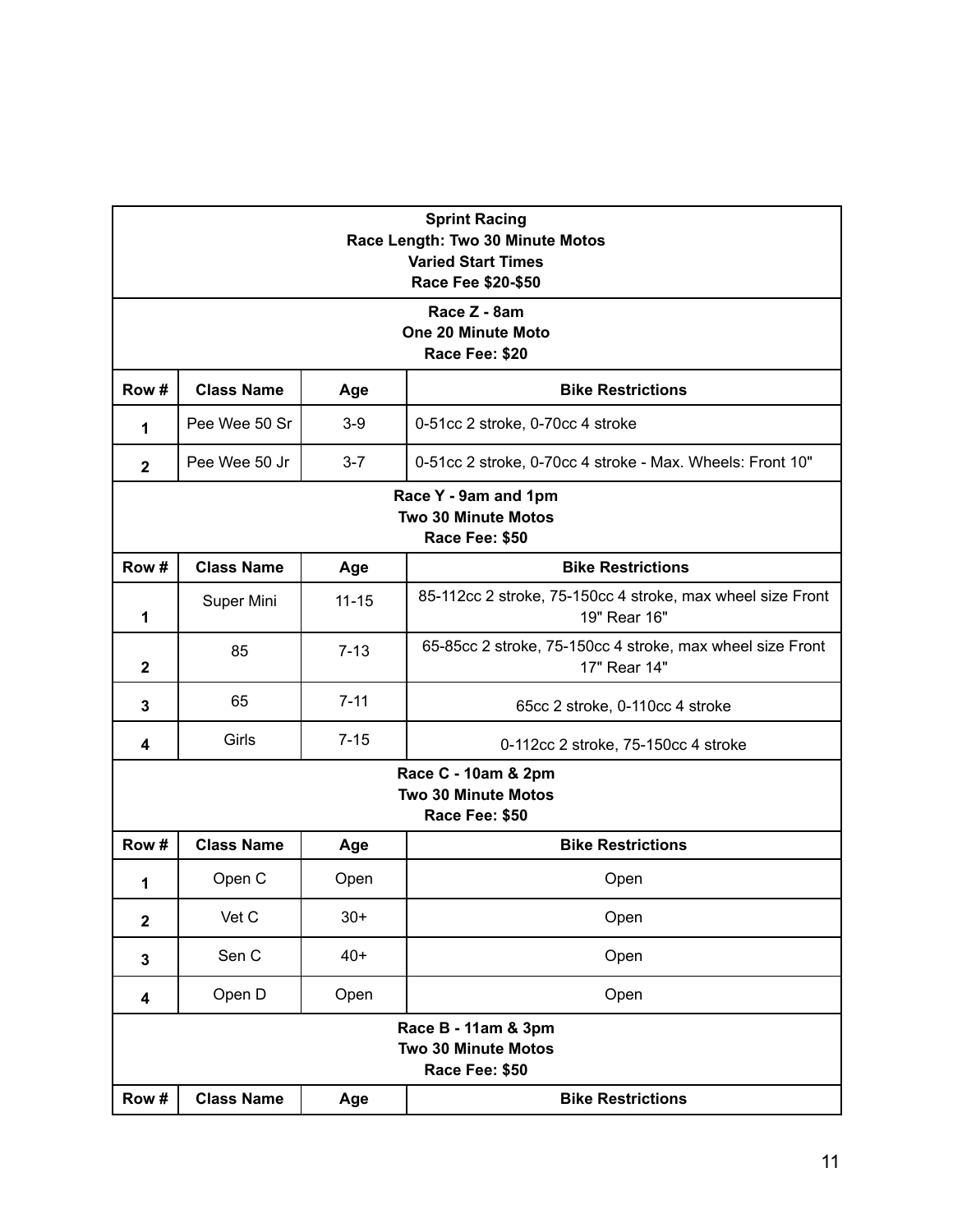| 1                                                                                      | Open B             | Open     | Open                                                                                   |  |
|----------------------------------------------------------------------------------------|--------------------|----------|----------------------------------------------------------------------------------------|--|
|                                                                                        |                    |          |                                                                                        |  |
| $\mathbf 2$                                                                            | Vet C              | $30+$    | Open                                                                                   |  |
| 3                                                                                      | Sen C              | 40+      | Open                                                                                   |  |
| 4                                                                                      | 150 A/B            | Open     | 2 stroke only, 150cc max                                                               |  |
|                                                                                        |                    |          | Race A - 12pm & 4pm<br><b>Two 30 Minute Motos</b><br>Race Fee: \$50                    |  |
| Row #                                                                                  | <b>Class Name</b>  | Age      | <b>Bike Restrictions</b>                                                               |  |
| 1                                                                                      | Pro                | Open     | Open                                                                                   |  |
| $\mathbf 2$                                                                            | Open A             | Open     | Open                                                                                   |  |
| 3                                                                                      | Vet A              | $30+$    | Open                                                                                   |  |
| 4                                                                                      | Sen A              | $40+$    | Open                                                                                   |  |
|                                                                                        |                    |          | Race Length: 10 mins plus a lap<br><b>Start Time: 4:30pm Saturday</b><br>Race Fee \$25 |  |
| Row #<br><b>Class Name</b><br><b>Bike Restrictions</b><br>Age                          |                    |          |                                                                                        |  |
| 1                                                                                      | Senior             | $3 - 7$  | Electric Balance Bike (expert class, brushless and modified mu                         |  |
| $\mathbf 2$                                                                            | Junior             | $3 - 7$  | 16" or 12" Stacyc Electric Balance Bike                                                |  |
|                                                                                        |                    |          | <b>Micros</b>                                                                          |  |
| Race Length: 30 Minutes Plus a Lap<br><b>Start Time: 5pm Saturday</b><br>Race Fee \$25 |                    |          |                                                                                        |  |
|                                                                                        |                    |          |                                                                                        |  |
| Row #                                                                                  | <b>Class Name</b>  | Age      | <b>Bike Restrictions</b>                                                               |  |
| 1                                                                                      | 65                 | $7 - 10$ | 65cc 2 stroke, 0-110cc 4 stroke                                                        |  |
| $\mathbf 2$                                                                            | 50 Sr              | $6-8$    | 50cc 2 stroke, 0-70cc 4 stroke                                                         |  |
| $\mathbf 3$                                                                            | 50 Jr              | $4 - 8$  | 50 cc 2 stroke, 0-70cc 4 stroke - Max. Wheels: Front 10"                               |  |
| 4                                                                                      | PeeWee             | $4 - 8$  | PW 50 and CRF/TTR 50 (trail bikes, no race bikes)                                      |  |
| 5                                                                                      | Novice             | $4 - 10$ | 50cc 2 stroke, 0-110cc 4 stroke                                                        |  |
| 6                                                                                      | <b>Trail Rider</b> | $4 - 10$ | 50cc 2 stroke, 0-110cc 4 stroke                                                        |  |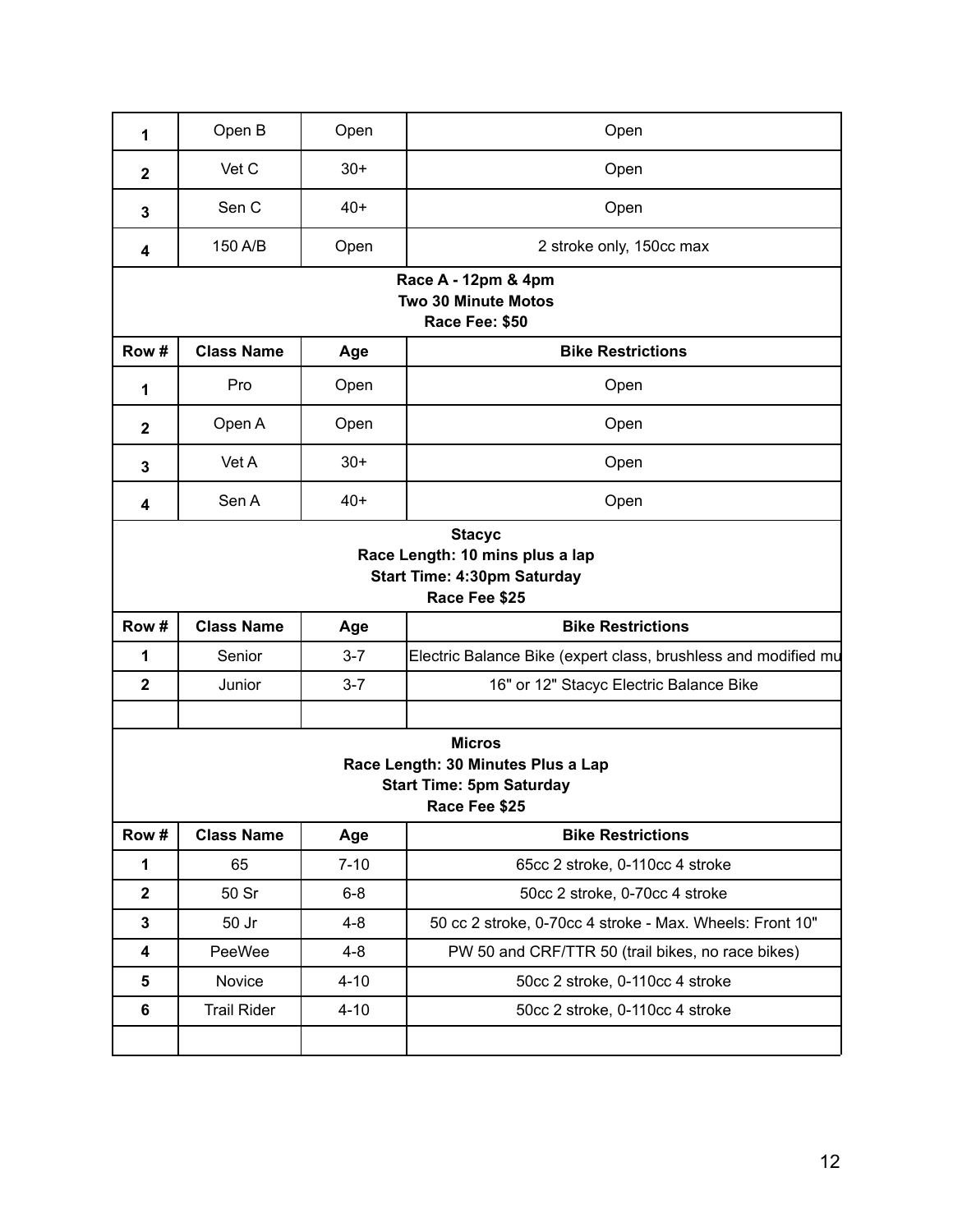| <b>Pit Bike</b><br>Race Length: Varies on location<br><b>Start Time: 6pm Saturday</b> |                                                                                                       |           |                                                                                                                                      |  |  |
|---------------------------------------------------------------------------------------|-------------------------------------------------------------------------------------------------------|-----------|--------------------------------------------------------------------------------------------------------------------------------------|--|--|
|                                                                                       | Race Fee \$25                                                                                         |           |                                                                                                                                      |  |  |
| Row#<br><b>Class Name</b><br><b>Bike Restrictions</b><br>Age                          |                                                                                                       |           |                                                                                                                                      |  |  |
| 1                                                                                     | Open                                                                                                  | $13+$     | 4 stroke only, no cc limit, air cooled, 16" rear tire max                                                                            |  |  |
| $\mathbf{2}$                                                                          | Mod                                                                                                   | $13+$     | 4 stroke only, 140cc limit, air cooled, big bore kits and<br>suspension mods, 12" rear tire size max                                 |  |  |
| 3                                                                                     | <b>Stock</b>                                                                                          | $13+$     | 4 stroke only, 110 cc limit, bolt ons only (Not Allowed - big<br>bore kits, long travel, no manual clutch)<br>12" rear tire size max |  |  |
|                                                                                       |                                                                                                       |           | Youth<br>Race Length: 1 Hour Plus a Lap<br><b>Start Time: 8am Sundays</b>                                                            |  |  |
|                                                                                       |                                                                                                       |           | Race Fee \$50                                                                                                                        |  |  |
| Row#                                                                                  | <b>Class Name</b><br><b>Bike Restrictions</b><br>Age                                                  |           |                                                                                                                                      |  |  |
| 1                                                                                     | SuperMini                                                                                             | $11 - 15$ | 0-112cc 2 stroke, 75-150cc 4 stroke, max wheel size<br>Front 19" Rear 16"                                                            |  |  |
| $\mathbf{2}$                                                                          | 85 Sr                                                                                                 | $7 - 13$  | 0-85cc 2 stroke, 75-150cc 4 stroke, max wheel size Front 19"<br>Rear 16"                                                             |  |  |
| 3                                                                                     | 85 Jr                                                                                                 | $7 - 13$  | 0-85cc 2 stroke, 75-150cc 4 stroke, max wheel size Front 17"<br>Rear 14"                                                             |  |  |
| 4                                                                                     | 65                                                                                                    | $7 - 11$  | 65cc 2 stroke, 0-110cc 4 stroke                                                                                                      |  |  |
| 5                                                                                     | Girls                                                                                                 | $7 - 15$  | 65-112cc 2 stroke, 75-150cc 4 stroke                                                                                                 |  |  |
| 6                                                                                     | <b>Trail Rider</b>                                                                                    | $7 - 15$  | 65cc-112cc 2 stroke, 75-150cc 4 stroke                                                                                               |  |  |
|                                                                                       |                                                                                                       |           |                                                                                                                                      |  |  |
|                                                                                       | <b>Beginner</b><br>Race Length: 1 Hour Plus a Lap<br><b>Start Time: 10am Sundays</b><br>Race Fee \$50 |           |                                                                                                                                      |  |  |
| Row #                                                                                 | <b>Class Name</b>                                                                                     | Age       | <b>Restrictions</b>                                                                                                                  |  |  |
| 1                                                                                     | Open D                                                                                                | Open      | Open CC                                                                                                                              |  |  |
| $\overline{\mathbf{2}}$                                                               | <b>Golden Masters</b>                                                                                 | $60+$     | Open CC                                                                                                                              |  |  |
| 3                                                                                     | Women                                                                                                 | Open      | Open CC                                                                                                                              |  |  |
| 4                                                                                     | <b>Beginner</b>                                                                                       | Open      | Open CC                                                                                                                              |  |  |
| 5                                                                                     | Adventure                                                                                             | Open      | Minimum 600cc, single or multi cylinder                                                                                              |  |  |
| 6                                                                                     | <b>Trail Rider</b>                                                                                    | Open      | Open CC                                                                                                                              |  |  |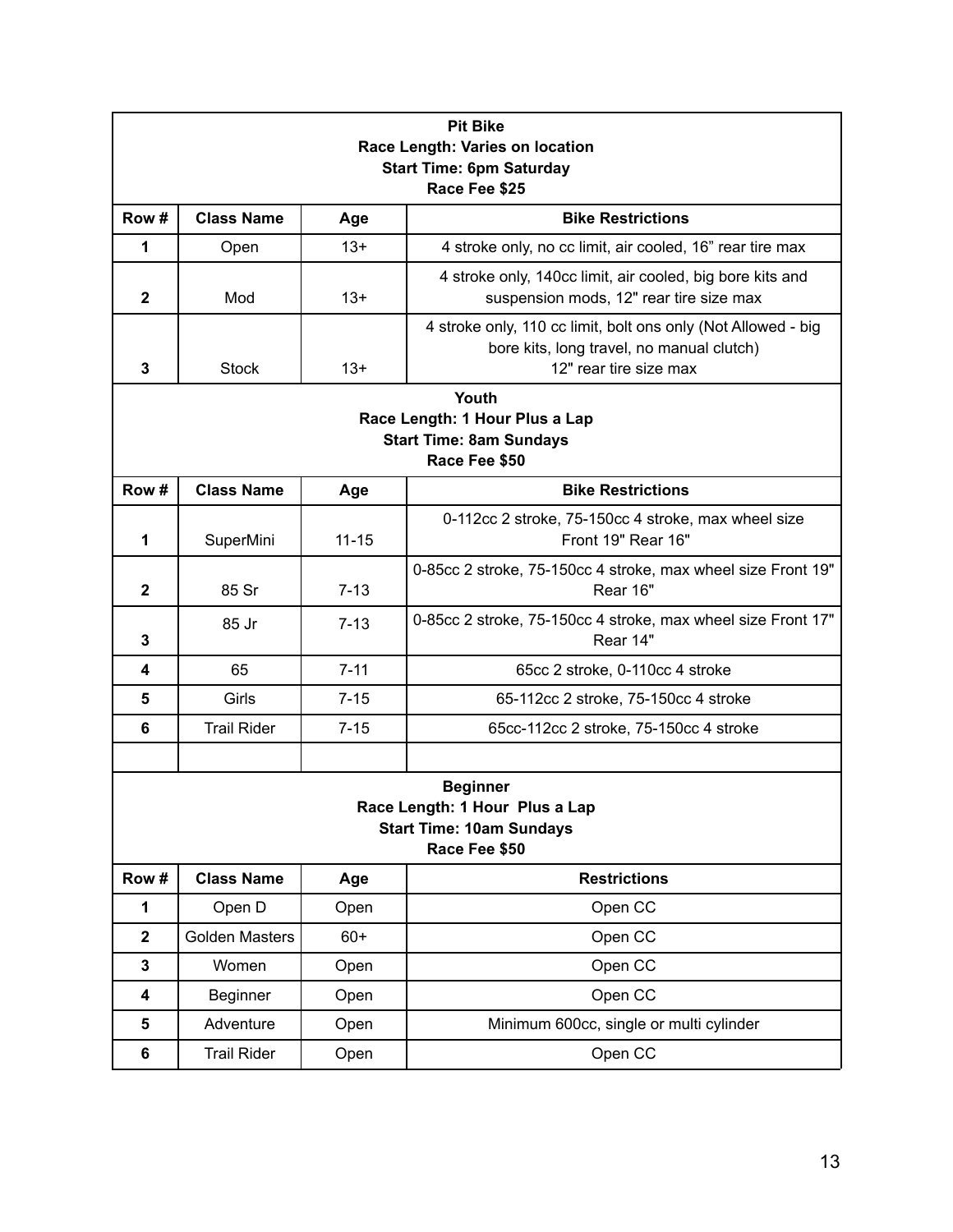| <b>Adult Bike</b><br>Race Length: 2 Hours Plus a Lap<br><b>Start Time: 12pm Sundays</b><br>Race Fee: Amateur \$50 / Pro \$75 |                                                 |       |                                        |  |  |  |
|------------------------------------------------------------------------------------------------------------------------------|-------------------------------------------------|-------|----------------------------------------|--|--|--|
| Row #                                                                                                                        | <b>Class Name</b><br><b>Restrictions</b><br>Age |       |                                        |  |  |  |
| 1                                                                                                                            | Pro - Pays Cash                                 | Open  | Open                                   |  |  |  |
| $\overline{2}$                                                                                                               | Open A                                          | Open  | Open                                   |  |  |  |
| 3                                                                                                                            | Lite A                                          | Open  | 200cc 2 stroke max, 250cc 4 stroke max |  |  |  |
| 4                                                                                                                            | Vet A                                           | $30+$ | Open                                   |  |  |  |
| 5                                                                                                                            | Senior A                                        | $40+$ | Open                                   |  |  |  |
| 6                                                                                                                            | Open B<br>Open<br>Open                          |       |                                        |  |  |  |
| $\overline{7}$                                                                                                               | Lite B                                          | Open  | 200cc 2 stroke max, 250cc 4 stroke max |  |  |  |
| 8                                                                                                                            | 150 A/B                                         | Open  | 2 stroke only, 150cc max               |  |  |  |
| 9                                                                                                                            | Vet B                                           | $30+$ | Open                                   |  |  |  |
| 10                                                                                                                           | Senior B                                        | $40+$ | Open                                   |  |  |  |
| 11                                                                                                                           | Warrior                                         | Open  | Open                                   |  |  |  |
| 12                                                                                                                           | Masters A                                       | $50+$ | Open                                   |  |  |  |
| 13                                                                                                                           | Masters B                                       | $50+$ | Open                                   |  |  |  |
| 14                                                                                                                           | Open C                                          | Open  | Open                                   |  |  |  |
| 15                                                                                                                           | Lite C                                          | Open  | 200cc 2 stroke max, 250cc 4 stroke max |  |  |  |
| 16                                                                                                                           | Vet C                                           | $30+$ | Open                                   |  |  |  |
| 17                                                                                                                           | Sen C                                           | $40+$ | Open                                   |  |  |  |
| 18                                                                                                                           | Masters C                                       | $50+$ | Open                                   |  |  |  |
| 19                                                                                                                           | <b>Trail Rider</b><br>Open<br>Open              |       |                                        |  |  |  |

For race events that include ATVs, Side by Sides, or other races not listed above KXCR will post race classes/restrictions prior to the race on social media as well as at the race event.

ATV Class List for Rounds featuring ATV in 2022.

Round 2 At Soggy Bottom MX in Greenup, KY May 13-14, 2022 Round 4 At Russell Creek Off-Road in Greensburg, KY July 30-31, 2022 Pro

Open A Vet A 30+ Open B Vet B 30+ 4x4 Open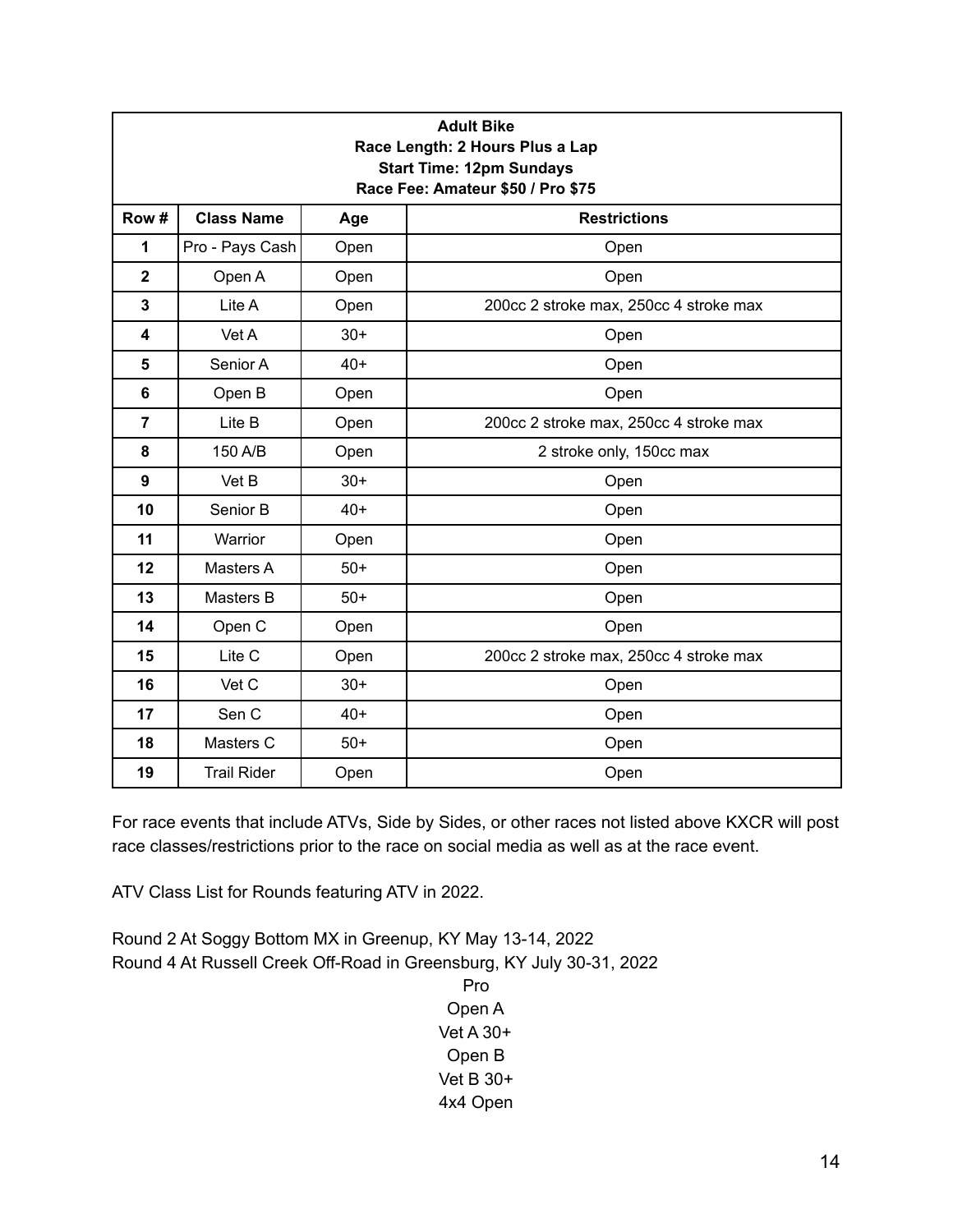#### **Warrior** Open C Vet C 30+ Beginner

#### **Engine Size Restrictions**

"Open" classes allow any engine size over 122cc unless prior authorization by race officials.

"Lite" classes are for 2 stroke engine size (80cc-200cc) 4 stroke engine size (125cc-250cc)

#### **Age Restrictions**

Age is determined by the racers age as of January 1st of the race year.

| Vet (30 and over, no age limit)            |
|--------------------------------------------|
| Senior (40 and over, no age limit)         |
| Masters (50 and over, no age limit)        |
| Golden Masters (60 and over, no age limit) |

Age limits are dictated on the above table in parentheses. Age is as of the first day of the year of the series race year.

#### **Class Protest, Promotion/Demotion and Advancement**

#### **Protest Procedure**

Any and all racer class protests will be handled by a KXCR Race Official for an official ruling. Please locate a race official, email or write KXCR with any protests. KXCR decisions on race class and other official protests will be binding for the entire season

#### **Forced Promotion**

All racers are encouraged to evaluate their skill level and compete in the class appropriate for their ability. "Sandbagging" will not be tolerated and KXCR reserves the right to promote any racer based on the below criteria.

Riders competing in less than **4 events** will not be required to advance.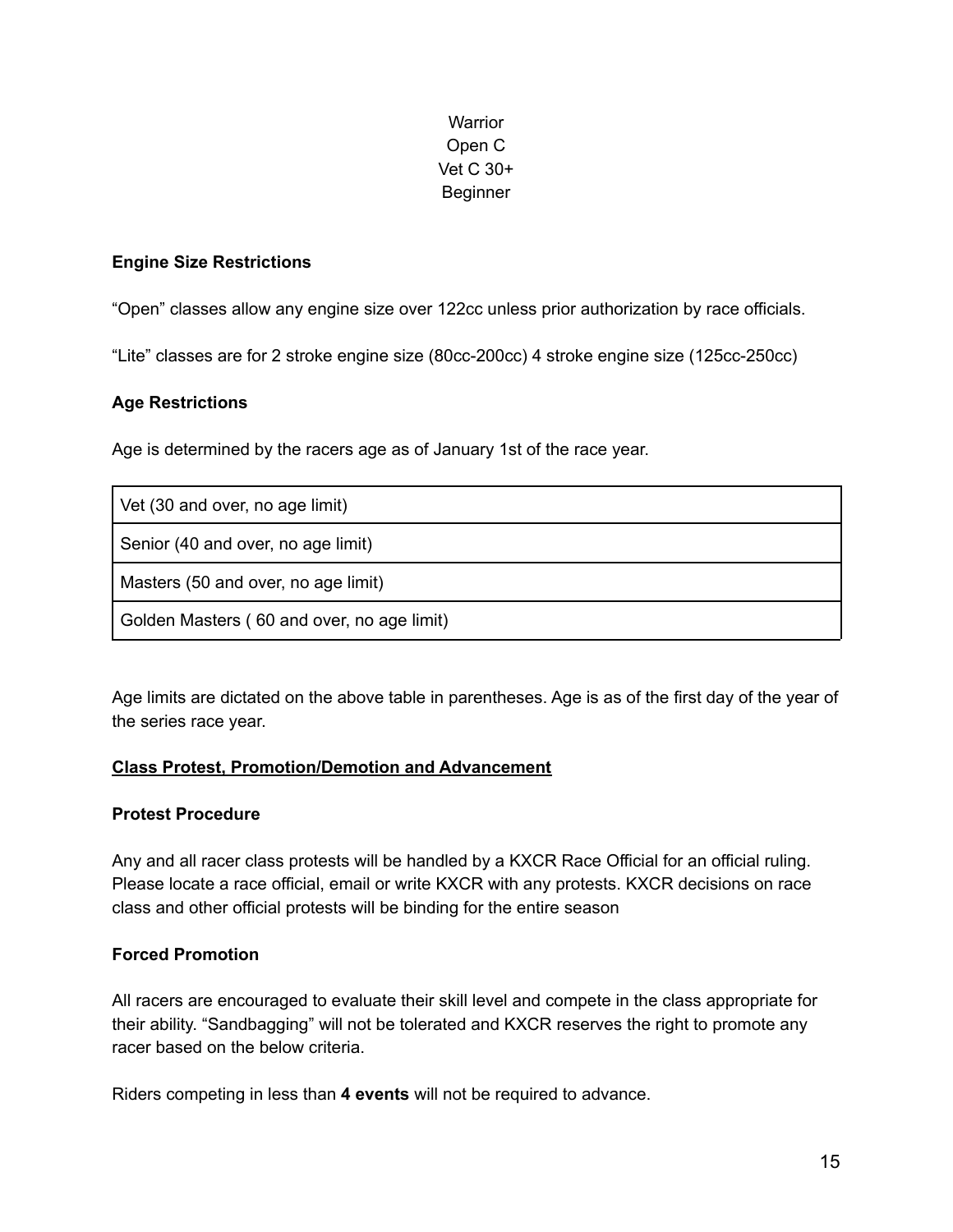#### **Youth Classes**

Reserved for youth aged 15 and under. Age is determined by the age of the racer on Jan 1st of the race season

#### **Promotion from "Beginner/D Class" to "C Class"**

Any racer winning an award in this class by a margin more than 10 minutes will automatically be moved to the "C Class" for the next event.

Any racer over the age of 17 winning 2 first place awards will automatically be moved to the "C Class" for the next event.

The top 3 class winners in Beginner Class/D Class for the season will be promoted to C Class for the next season.

KXCR Officials may advance a rider at their sole discretion if the rider is found to be competing in a level inconsistent with their skill level.

#### **Promotion from "C Class" to "B Class"**

The top 2 class winners in C Class for the season will be promoted to B Class for the next season.

KXCR Officials may advance a rider at their sole discretion if the rider is found to be competing in a level inconsistent with their skill level.

#### **Promotion From "B Class" to "A Class"**

The top 2 class winners in B Class for the season will be promoted to A Class for the next season.

KXCR Officials may advance a rider at their sole discretion if the rider is found to be competing in a level inconsistent with their skill level.

#### **Promotion from "A Class" to "Pro Class"**

The top 2 class winners in A Class for the season will be promoted to the Pro Class for the next season. If a rider does not wish to advance a letter of reasoning must be sent to KXCR for review prior to the next event.

#### **Demotion**

In the event a racer enters into the wrong class and is unable to compete at that level. A one time class adjustment will be permitted. If the rider is advanced by the rules above a demotion is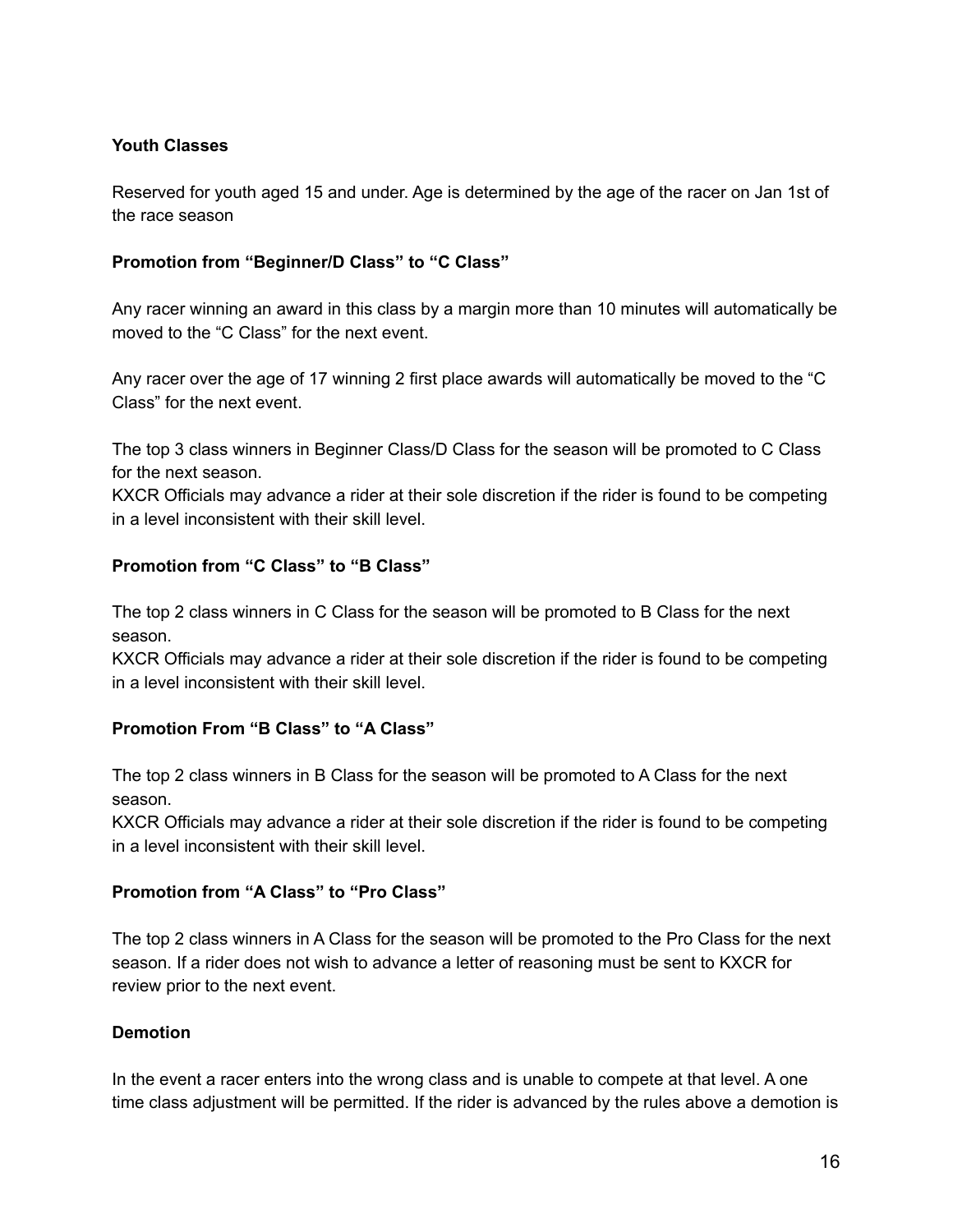not authorized unless written supporting reasons are submitted to KXCR for review and final determination.

Once a racer advances from the Beginner/Open D/Novice class to C class this movement is permanent.

# Chapter 5: Equipment and Apparel Requirements & **Restrictions**

Off-road racing is inherently dangerous and proper safety precautions must be taken. It is in the best interest and safety of all, that these rules exist. In order for all race events to run smoothly and safely all requirements and restrictions must be followed by all racers and spectators at the event.

Race machines must have silencers. Race officials can check and penalize if necessary any racer. Racers' machines cannot exceed a sound level of 99 decibels. All machines must have a working kill switch. Racers must have a long sleeve shirt or jersey, full face helmet, long pants, eye protection, above the ankle race boots. Any rider competing without the minimum equipment may not compete and may be disqualified. Safety is our number one concern and racers must exercise extreme caution on the course and with their gear choices.

**It is the racers sole responsibility to ensure the riding and safety gear is properly fitted and adequately safe.**

### Chapter 6: Riders Meeting & Start

A riders meeting will be held at the starting area 5-10 minutes before the race starts. The race director or his appointed will cover any race track information to include course lengths, cautions on the track, and general information about the race and our sponsors. The riders meeting is mandatory and penalties may be imposed if a racer fails to attend the riders meeting. Important information about the track must be communicated to the riders for safety.

Be at the start early and ready. You may position your bike on the start anytime prior to 30 mins to your race start time.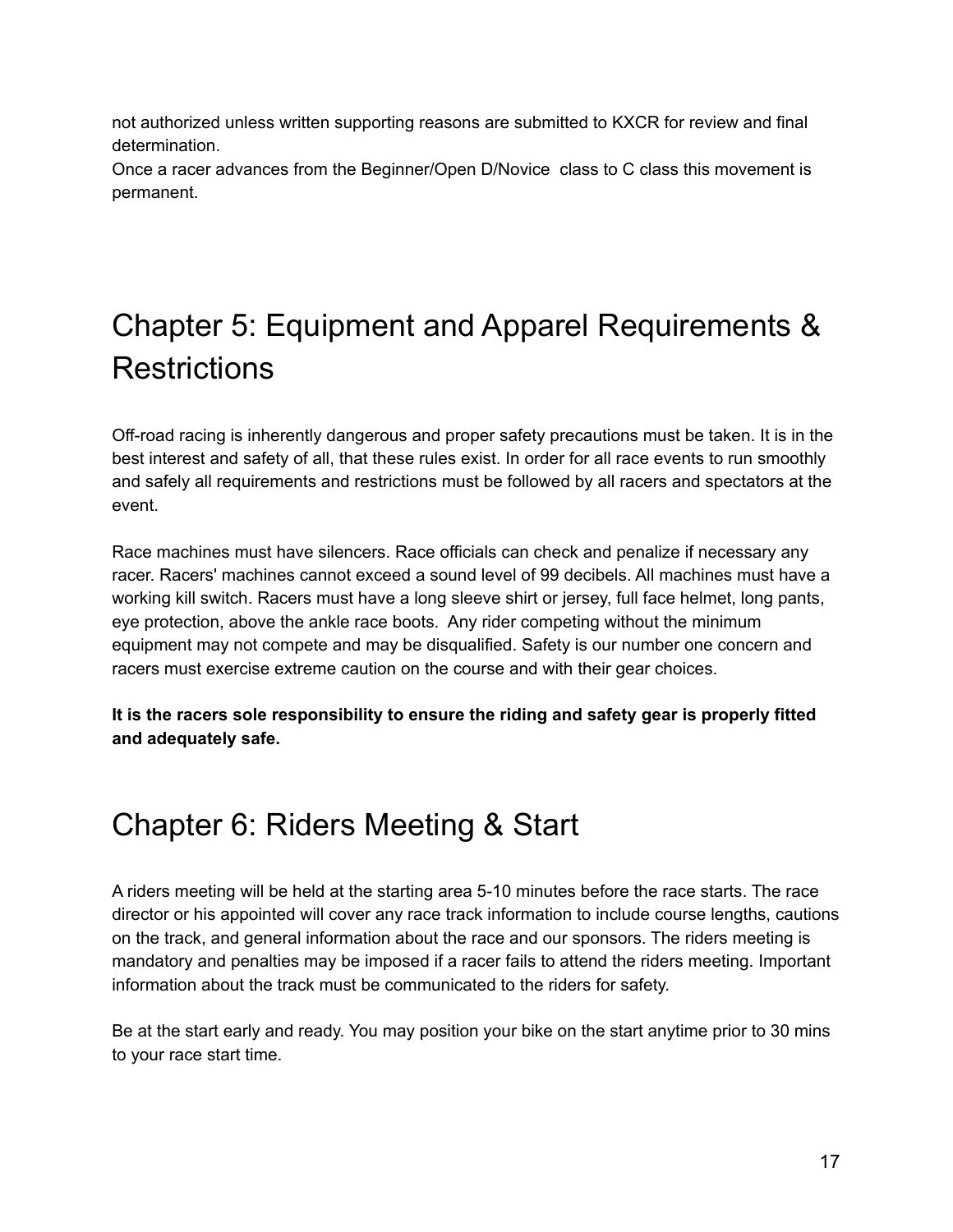All races with the exception of the intermediate youth and sprint racing will be dead engine starts. Once the first row leaves the line all rows **MUST KILL THEIR ENGINES** so the next row can prepare to start.

The start will be marked with KXCR Flags, Row Numbers, and sponsor banners. The class starting order is the number of your class as matched to your helmet number. All riders are to align at right angles to the row signs. Some starts may feature paint on the ground as a starting line. Riders are to line up in the correct row, failure to do so could result in a penalty upto a loss of 1 lap.

The starter will be located in plain sight with large flags of red, yellow, and green. The green flag will be used to start the event. The red and yellow flags waived together indicate **KILL ENGINES** the race is about to start or the next row is about to start. All Engines must be killed prior to the start of each row (except for the Sprint Series). **Classes will start 15-60 seconds apart.** The flagger will put the green flag on the ground, after 2-10 seconds the flagger will raise the flag signaling the start of the race for the front row and racers will take off. Rows to the rear can also start their engines but they must not leave the line or throw roost.

#### **Event Start Times**

Race Lengths and time - all times EST unless otherwise announced. The length of each race course will vary from location to location. In general the following guidelines will be used.

| Race Z - Saturdays (8am)                  | 20 Minute Moto                       |
|-------------------------------------------|--------------------------------------|
| Race Y - Saturdays (9am & 1pm)            | Two 30 Minute Motos                  |
| Race C - Saturday (10am & 2pm)            | Two 30 Minute Motos                  |
| Race B - Saturday (11am & 3pm)            | Two 30 Minute Motos                  |
| Race A - Saturday (Noon & 4pm)            | Two 30 Minute Motos                  |
| Stacyc - Electric Bike Saturdays (4:30pm) | 10 minutes plus a lap (1/2+ miles)   |
| Micro - Saturdays (5pm)                   | 30 minutes plus a lap (1/2+ miles)   |
| Pit Bike - Saturdays (6pm)                | Varies by location                   |
| Youth - Sundays (8:00am)                  | 60 minutes plus a lap $(2-5+$ miles) |
| Beginner - Sundays (10:00am)              | 60 minutes plus a lap (5-9+ miles)   |
| Adult - Sundays (12:00pm)                 | 120 minutes plus a lap (7-15+ miles) |
| ATV - Sundays (3pm) (Select locations)    | 90 Minute plus a lap (7-10+ miles)   |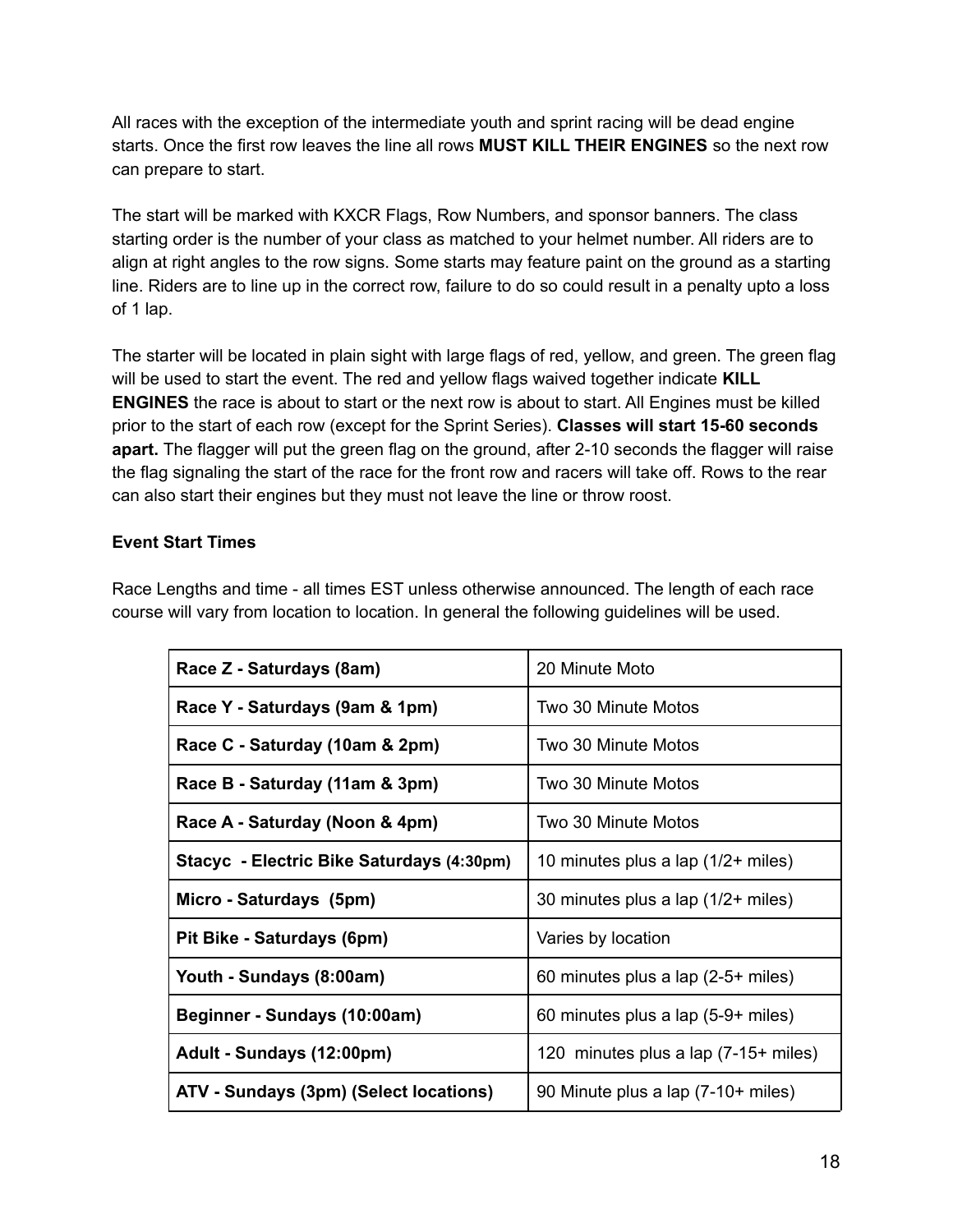## Chapter 7: Scoring

Kentucky XC Racing uses the same software system as GNCC. We however use a more economical in cost RFID sticker transponder you apply under the visor of your helmet. Event Scoring System Transponders with Kentucky XC Racing and "E5500000XXXX" . There is no cost for the transponders and they are good all year for one helmet or they are included with a KXCR Membership.

Riders must slow from the area marked with **orange PVC paint**, this is a no passing zone. Riders are required to come to a complete stop. It is the rider's responsibility to be scored and make sure his transponder is read or the number manually scored. Riders should state their number when coming through scoring as well as looking straight forward so the cheek number can be read. Only report emergencies to the scoring staff in a timely manner. Riders must clear the tent as safely but quickly as possible so as not to cause bottlenecks. Once you are scored you will hear a loud audible ring. If you hear the beep once you approach please exit as quickly as safelty possible - race on!

Riders are not allowed to pit within 300 feet of the scoring area.

### Chapter 8: Finish

The finish will be located at scoring. The white flag will signal the final lap. The flag will be displayed on a post at the scoring tent in plain sight. The final lap will be calculated with respect to when the leader will cross the finish at the allotted race time. Once the leader comes back through after the final lap the checkered flag will be waived and the race is over. Riders are required to exit the course and not continue for any additional lap. Track sweeps will be clearing the course for the next event. The race scoring will end 30 minutes after the leader comes through the finish. KXCR and its scoring staff reserves the right to keep scoring up longer as necessary based on track conditions and layout.

### Chapter 9: Results & Protests

Race results will be posted 30-45 minutes after the last racer crosses the finish line. All spectator displayed scoring is unofficial. With the active RFID system adjustments are made real time. You may notice changes being made on the screen in real time. Once the results are posted no racer may remove the results from their posted location.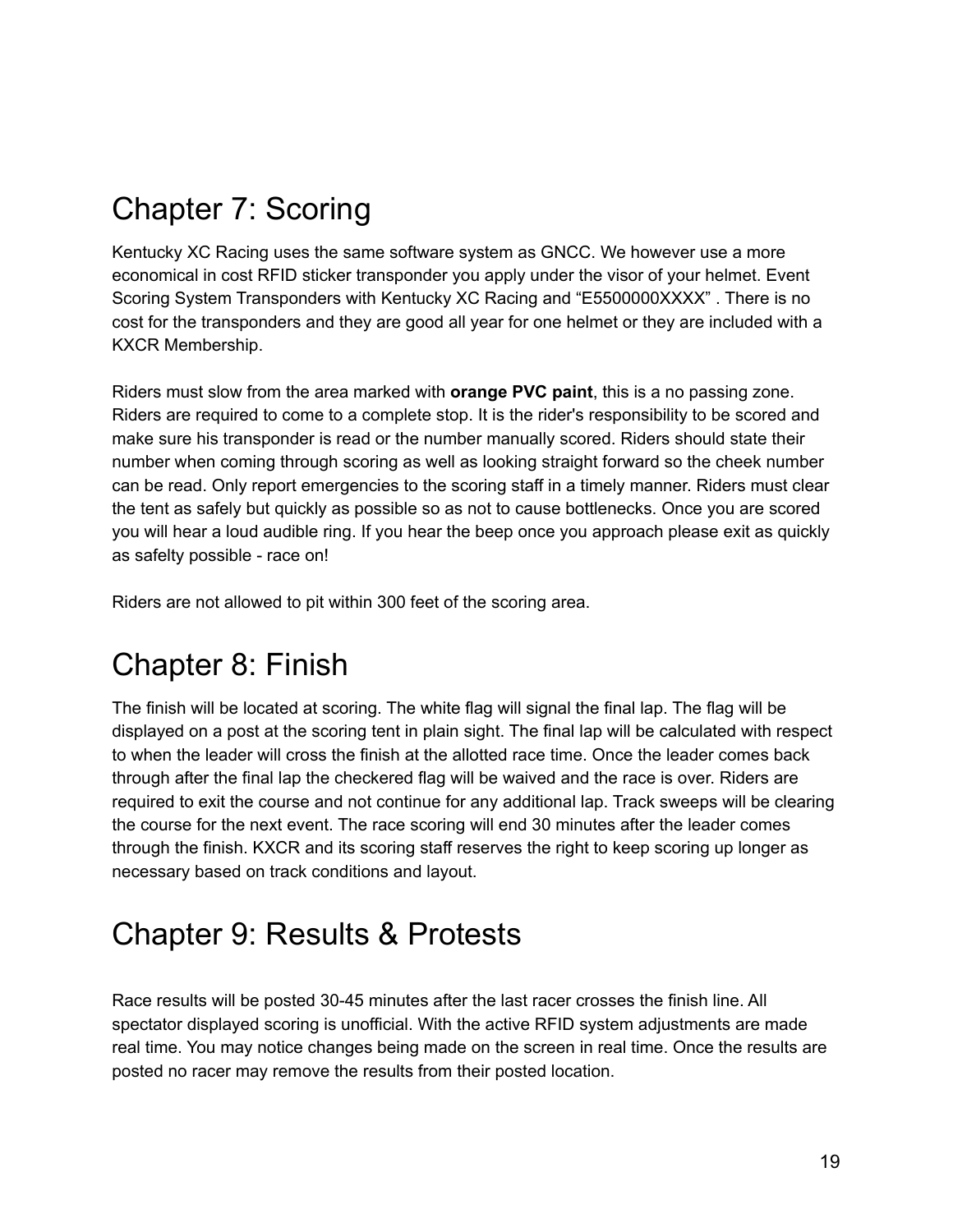The protest period will be for **30 minutes after the results are posted**. If there are no protests this time may be reduced and awards given to winners. No rider protest will be accepted after the protest period. Once the protest period is over results are official and awards will be given to the racers. The scoring personnel and race officials have the authorization to disqualify or impose racers with penalties as a result of a protest or at their own discretion as it relates to these rules.

The protest procedure is to inform a scoring personnel of the violation. No rider protest will be accepted after the 30 minute protest window following the end of the race. Rider classification protest must be sent to KXCR via email to [info@k-xcr.com](mailto:info@k-xcr.com)

### Chapter 10: Series/Race Awards, Points & Banquet

At minimum, all top 3 in class and top 3 overall will receive a trophy or plaque. All awards will be presented after the protest period. In the event of any scoring issues the results will be posted within 48-72 hours and awards would be available at the next race. Our scoring system is top notch. You can count on consistent, accurate and timely scoring from Kentucky XC Racing.

The pro payout will vary from event to event. All information will be shared via email to our subscribed members to include social media. The Pro Class is the only class that receives a cash reward.

All points will be calculated by KXCR for the series and results for each round will be posted on the website. Points acquired by racers are only for that race class. Racers can move to a faster class but their points will not transfer. **Awards will be calculated from a total of 5 out of a 7 race schedule. KXCR can add or remove races at its discretion for any reason with or without cause. Typically, 30 days notice will be given for any additions or removals to the schedule or number of race qualification requirements.** Points will begin accumulating at the first race the rider enters. The winner will be determined by the racer with the most points for 5 events. In the event of a tie, the racer with the best last race finish will be the winner.

| 1st = 21   | $2nd = 19$ | $3rd = 18$ | $4th = 17$ | $5th = 16$  |
|------------|------------|------------|------------|-------------|
| $6th = 15$ | $7th = 14$ | $8th = 13$ | 9th = 12   | $10th = 11$ |

#### **CLASS POINTS**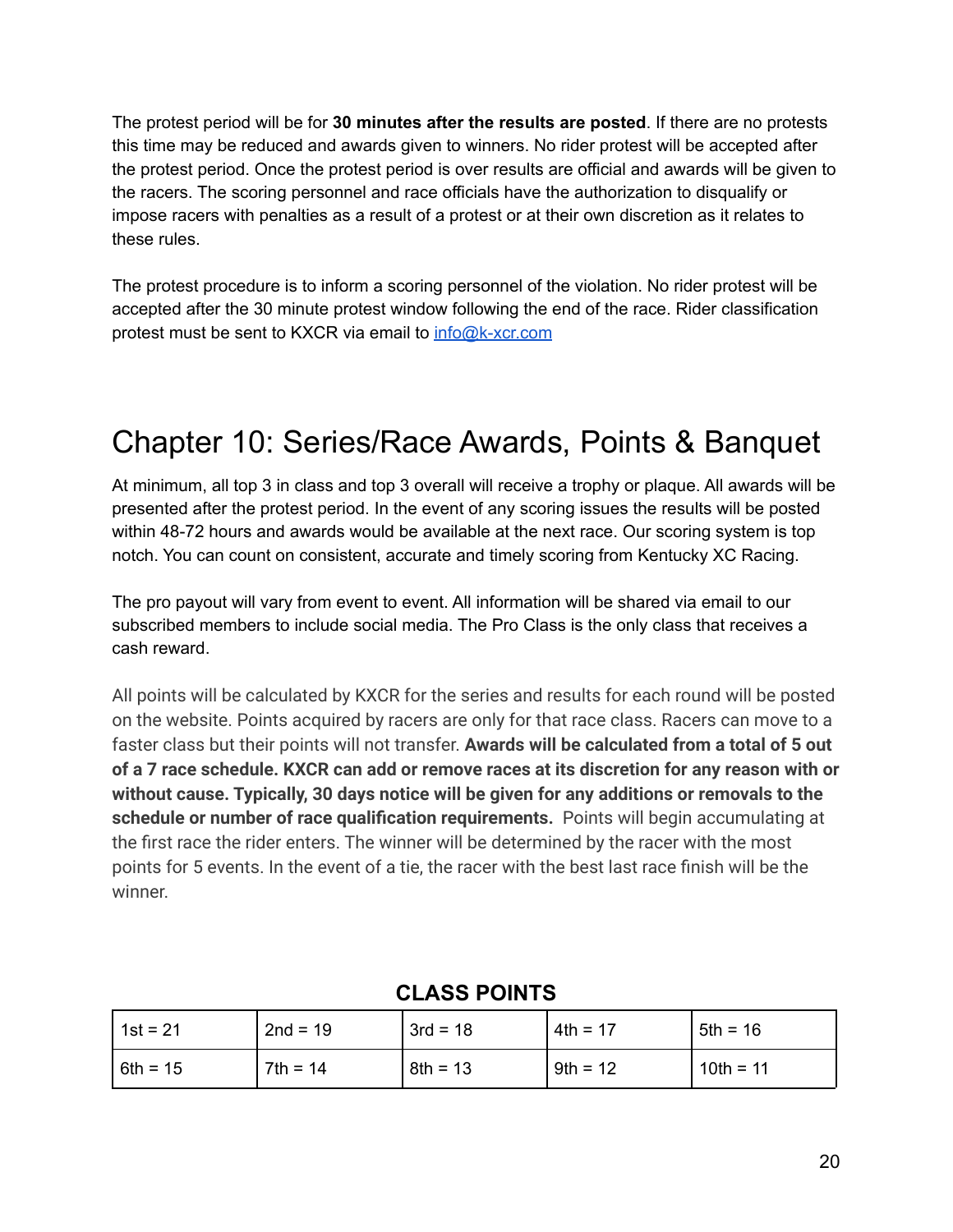| $11th = 10$ | $12th = 9$ | $13th = 8$ | $14th = 7$ | $15th = 6$ |
|-------------|------------|------------|------------|------------|
| $16th = 6$  | $17th = 4$ | $18th = 3$ | $19th = 2$ | $20th = 1$ |

### **SEASON OVERALL POINTS**

| $1st = 300$ | $2nd = 299$ | $3rd = 298$ | $4th = 297$ | $5th = 296$  |
|-------------|-------------|-------------|-------------|--------------|
| $6th = 295$ | $7th = 294$ | $8th = 293$ | $9th = 292$ | $10th = 291$ |

Remaining positions from 11th on receive one less point per pace.

### Chapter 11: Violations & Penalties

The race director, race official or their appointed may impose penalties upto series disqualification. Penalties of loss in points are the most common. Please read the rules in their entirety and make sure you understand them. Ask questions if you do not.

The following is a non-inclusive list of possible infractions.

- Cutting the course in any way outside of the allotted 30' within the arrows
- Any act of gaining an unfair advantage
- Failing to attend riders meeting
- Causing a race to be stopped
- Providing misleading or false information to race personnel including registration
- Engaging in any form of attack or physical assault
- Riding a machine not alloted for the class which the racer registered
- Riding in a uncontrollable manner that could endanger others
- Not listening to course and race officials instructions
- Exiting the course and entering in a further location along the track
- **● Pit riding.**

# **Chapter 12: Medical Insurance**

### **WARNING**

**WARNING: Motor vehicle mishaps, in competition or otherwise, can result in injury or death to racers and spectators, never turn your back to racers during a race event. Motor vehicles should never be used by minors**